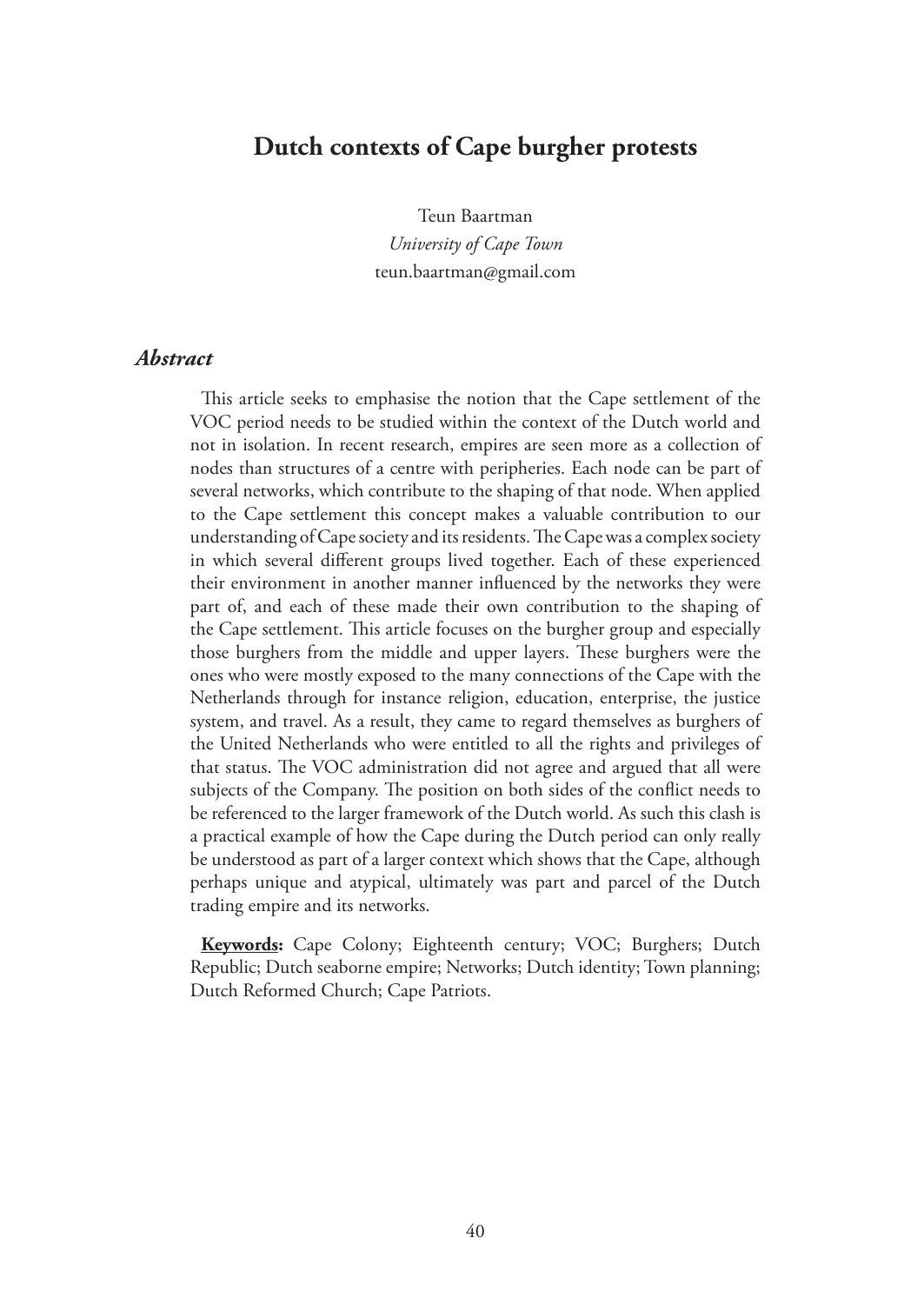## **Introduction**<sup>1</sup>

In 1783 an interesting book was published in the Netherlands. It was a historical and political outline of the settlement at the Cape of Good Hope and was titled *Nederlandsch Afrika* (Dutch Africa).2 This title left little to the imagination and illustrated the writer's opinion that he considered the Cape to be an integral part of the Dutch Republic. To emphasise this he stated that "the residents of this tip of Africa live under the rule of the High Government of the Commonwealth of the seven United Netherlands".3

The book appeared at the height of a conflict which had rocked the small Cape community since 1779. The friction started when a group of burghers, who later would become known as the Cape Patriots, organised themselves and demanded a larger say in local government and greater economic freedom. They did not want to be limited by boundaries and restrictions imposed by the Dutch East India Company (VOC).<sup>4</sup> The outcome of the conflict was that the Company directors made minor concessions to the burghers, but ultimately policies and governance did not change. The Company stayed in control and the burghers remained in second position in Cape society.

The burgher protesters also accused several local Cape VOC officials of maladministration, corruption and nepotism. During their investigation into the burgher complaints the Company directors asked these officials to reply to the charges. One of these men was the public prosecutor or Independent Fiscal, Willem Cornelis Boers, who wrote a lengthy response.5 *Nederlandsch Afrika* was in large part a reaction to Boers' justification of his actions, in which the anonymous author refuted his claims and arguments.

But ultimately *Nederlandsch Afrika* was more than a political statement against the VOC. With the publication of this book in the Netherlands the

<sup>1</sup> This article is partly an updated version of information contained in T Baartman, *Fighting for the spoils. Cape burgherschap and faction disputes in Cape Town in the 1770s* (Doctoral Thesis, Cape Town, University of Cape Town, 2011), pp. 42-82 (available at http://uctscholar.uct.ac.za/PDF/55226\_Baartman,%20T.pdf), as accessed on 15 November 2015.

<sup>2</sup> Anon., *Nederlandsch Afrika; of historisch en staatkundig tafereel van den oorsprongelyken staat der volkplantinge aan de Kaap de Goede Hoop, vergeleeken met den tegenwoordigen staat dier volkplantinge, In't licht gegeeven naar het Handschrift van een wel onderricht Opmerker* (Holland, 1783).

<sup>3</sup> Anon., *Nederlandsch Afrika...*, p. 26.

<sup>4</sup> For more about the protest movement see C Beyers, *Die Kaapse Patriotte gedurende die laaste kwart van die agtiende eeu en die voortlewing van hul denkbeelde* (Pretoria, JL van Schaik, 1967); T Baartman, *Fighting for the spoils...* .

<sup>5</sup> WC Boers, *Verantwoording gedaan maken, ende aan de Wel-Edele Hoog Achtbare Heeren Bewindhebberen der Generale Geoctroyeerde Oost-Indische Compagnie der Vereenigde Nederlanden* (Cabo de Goede Hoop, 1779).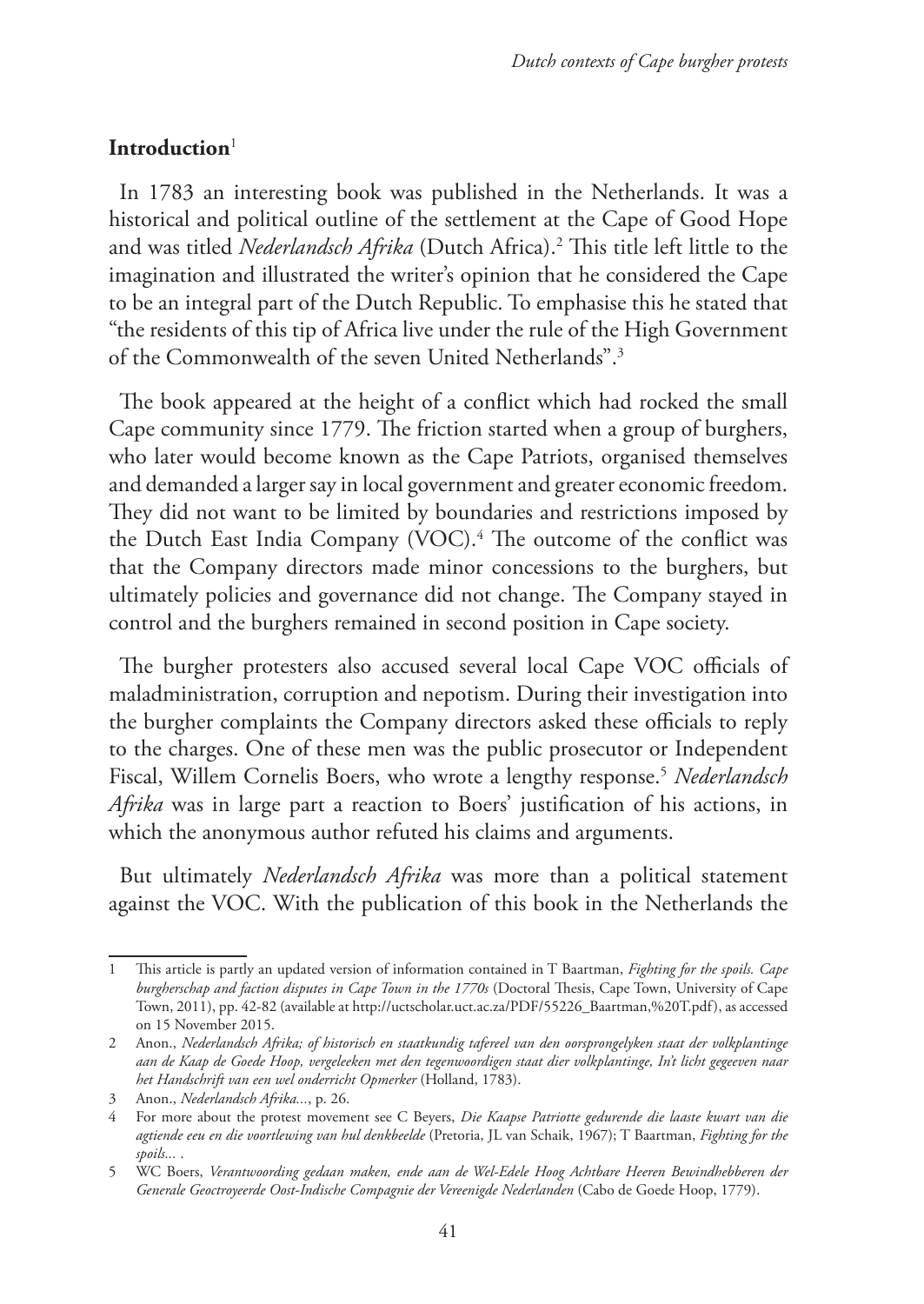writer brought a local conflict in a remote outpost of the Dutch seaborne empire under the attention of the Dutch public, and in doing so he tied the Cape directly and firmly to the Dutch Republic. To a large extent the book symbolised the clear connection there was at the time between the Netherlands and its overseas territories. The writer was seeking support for the Cape burghers in Dutch public opinion. He would not have done that if he did not believe that he would find fertile ground for it. Many people in the Netherlands knew about the Cape and were quite interested in what was going on there.

This article seeks to highlight the many different kinds of links that existed between the Cape and the Netherlands as well as other parts of the Dutch empire before 1800. These connections and their impact helped shape Cape society at large and in particular the identity of those residents who belonged to the upper layers of that community: burghers and higher VOC personnel. It was there that the conflict between burghers and administration played itself out. Therefore this article also wants to contribute to the notion that Cape burgher protests against the VOC government were motivated by the identification of Cape burghers with their Dutch counterparts. The protests must be placed within the context of the pre-1800 Dutch empire and history, and should not be seen as a proto-Afrikaner liberation movement.<sup>6</sup>

## **The Cape and the "networks of empire"**

The Cape's position on the southernmost part of Africa placed it on the periphery of the Atlantic and Indian Ocean worlds. It is not too difficult to understand why some historians have struggled to place the Cape settlement. Even though the Cape was a major connection between the western and eastern worlds, eighteenth century travellers had "difficulty in deciding to which of the two worlds Cape Town belonged".7 The Cape was an area which did not really fit in with the rest of the Dutch colonial empire and has been described as "something unique – save for short-lived New Netherland – in the possessions of the Dutch East and West India Companies",<sup>8</sup> "an atypical

<sup>6</sup> As was the opinion of Coenraad Beyers: C Beyers, *Die Kaapse Patriotte...*, pp. 291-295.

<sup>7</sup> R Ross, "Cape Town (1750-1850): Synthesis in the dialectic of continents", R Ross and GJ Telkamp (eds), *Colonial cities. Essays on urbanism in a colonial context* (Dordrecht, Martinus Nijhoff Publishers, 1985), pp. 105- 121.

<sup>8</sup> CR Boxer, *The Dutch seaborne empire 1600-1800* (Harmondsworth, Penguin Books Ltd, 1973), p. 277.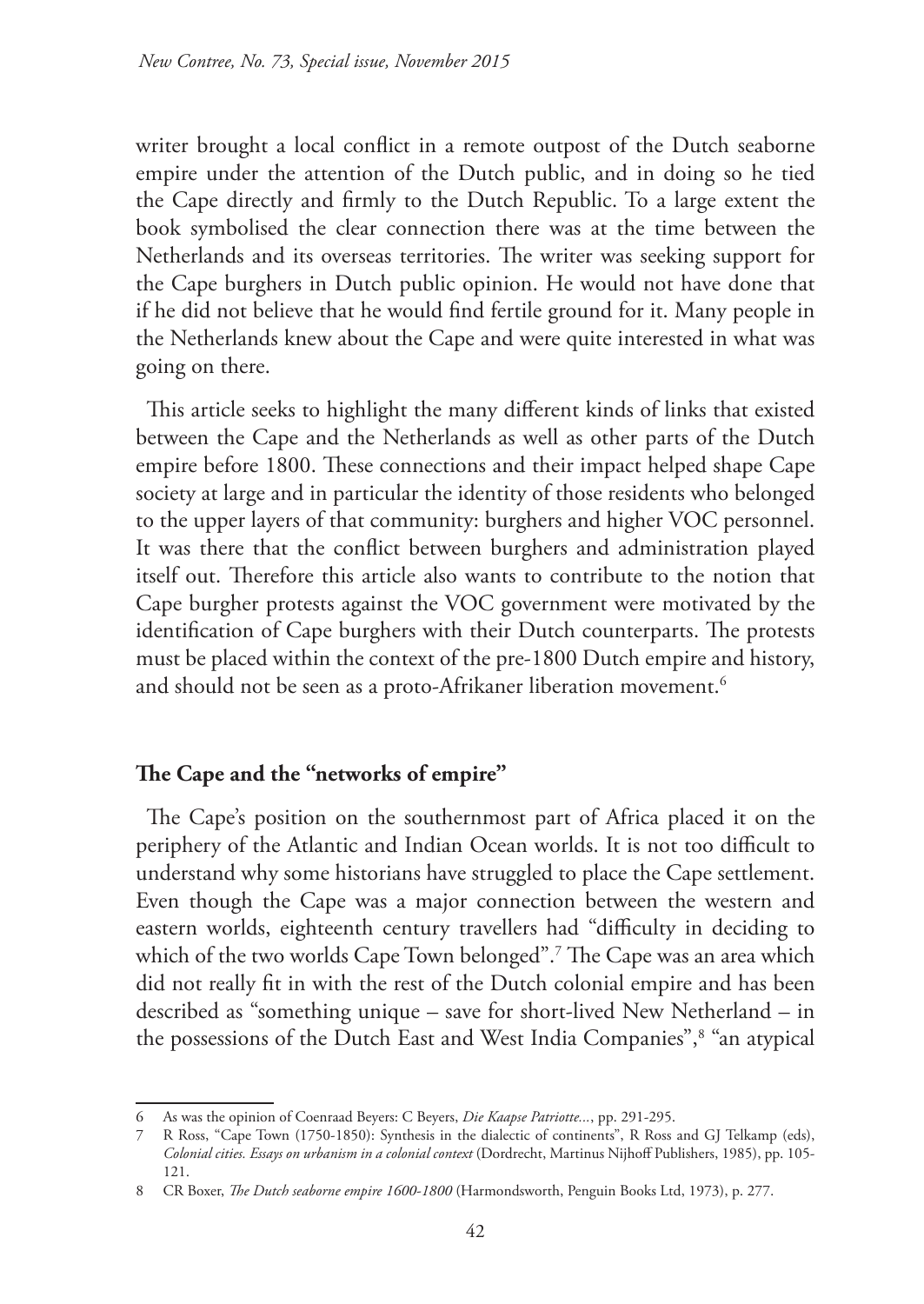part of the VOC's empire",<sup>9</sup> and in all respects different from the settlements in Asia.10

The Cape was not a source of the lucrative spices and other trade goods which Asian settlements offered and which were so essential to the financial well-being of the VOC. The settlement was actually nothing more than a transit point for Asian luxury goods transported to the Republic and from there to other parts of the Dutch Atlantic world. But this function was only of minor economic importance to the Atlantic world and therefore "does not justify including the Cape Colony and its marginal links to the Dutch Atlantic".<sup>11</sup> At the same time the shipping network between Europe and Dutch Asia that connected at the Cape was exclusively European and VOC, and that separated the Cape settlement from other existing Asian and African shipping networks.<sup>12</sup>

The Cape was just one of the many settlements established by the VOC in its Asian (and African) territories during the seventeenth century. In fact, between 1600 and 1800 there existed 93 VOC posts.<sup>13</sup> They varied in size and stature, and most of them were short-lived. The VOC only managed to occupy and settle the Indonesian islands, Ceylon (Sri Lanka) and the Cape of Good Hope for a considerable length of time. And only the Cape settlement developed into a full-scale settler colony. This was due to the fact that climatic conditions were moderate and relatively healthy for the residents in comparison to the Dutch Asian settlements. Therefore the area attracted large numbers of European settlers. In addition there was no serious threat from a large or hostile indigenous population or from other European nations.<sup>14</sup>

The Cape settlement may have been unique within the larger framework of the Dutch seaborne empire, but it and its residents were certainly not cut off from the world. Since the 1990s, research has begun to emphasise this

<sup>9</sup> R Ross, "The first imperial masters of colonial South Africa", *South African Historical Journal,* 25, 1991, pp. 177-183, p. 178.

<sup>10</sup> FS Gaastra, *De geschiedenis van de VOC* (Zutphen, Walburg Pers, 1991), p. 80.

<sup>11</sup> G Oostindie and JV Roitman, "Introduction", G Oostindie and JV Roitman (eds), *Dutch Atlantic connections, 1680-1800: Linking empires, bridging borders* (Leiden, Brill, 2014), pp. 1-21, p. 6.

<sup>12</sup> K Ward, *Networks of empire. Forced migration in the Dutch East India Company* (New York, Cambridge University Press, 2009), p. 170.

<sup>13</sup> R van Oers, *Dutch town planning overseas during VOC and WIC rule, 1600-1800* (Zutphen, Walburg Pers, 2000), pp. 25-26.

<sup>14</sup> G Oostindie, "Migration and its legacies in the Dutch colonial world", G Oostindie (ed.), *Dutch colonialism, migration and cultural heritage* (Leiden, KITLV Press, 2008), pp. 1-22, pp. 2-3; K Ward, *Networks of empire*, pp. 10-11.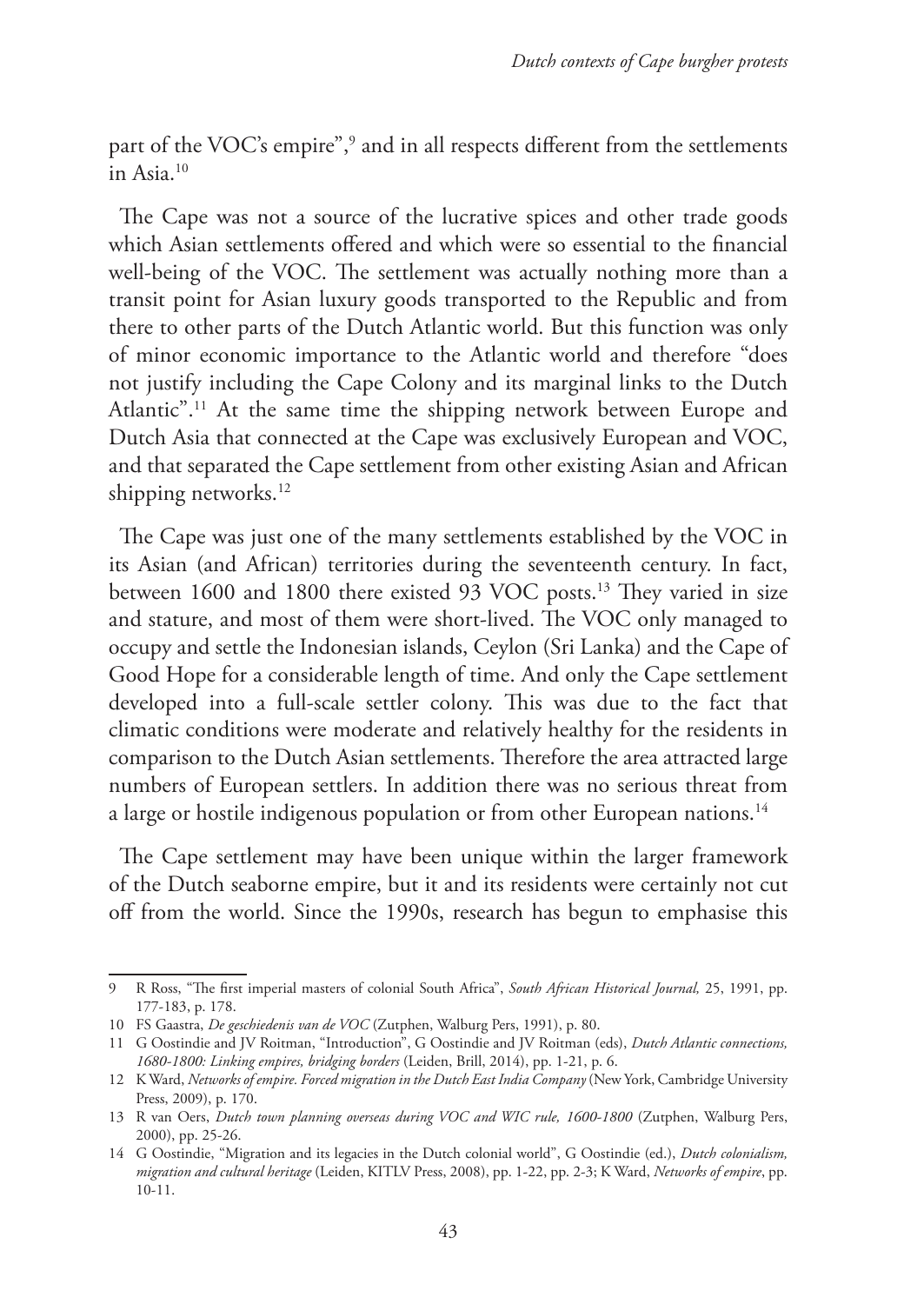notion and the influence of networks on the shaping of Cape society.15 In virtually every historic study about Cape Town the settlement is described as a refreshment station: a post established by the VOC where its ships and crew could repair and replenish. The Cape kept this function for at least the 143 years of the VOC period. Knowing this it is hard to see why certain writers would describe the Cape as being isolated, because this purpose and the considerable amount of ship traffic which passed the Cape every year implies in itself that the settlement had to be part of a large shipping network. <sup>16</sup> It has been estimated that between 1720 and 1780 on average about 10,000 sailors and soldiers coming from either Europe or Asia visited the Cape and spent several weeks there. They generally stayed with locals and there can be no doubt that goods, news and ideas were exchanged on a regular basis. Ship traffic furthermore had a profound impact on the Cape economy.17

In a recent study Kerry Ward describes the concept of *Networks of Empire*. 18 The traditional description of empires was one of centres and peripheries, whereby overseas territories were governed and influenced from a central point and they were nothing more than places from where goods were extracted. In opposition to this approach of describing empires as simple two-way streets, Ward supports the notion that empires actually consisted of a collection of nodes. These nodes are not only identified as places, but also as for instance groups of people, corporate institutions, and individuals. Each of these nodes could be part of one or more networks and it was via these that there was an interchange of goods, information and people. In Ward's study the Cape emerges as far from being isolated, but as one important node in a multitude of networks. The forced migration of slaves and political exiles between the Dutch Asian territories made the Cape part of the Indian Ocean network and as such influenced the spread of Islam and the challenging of existing hierarchies.

Ward's focus is mainly on the lower strata of Cape society, but there were of course other groups as well. Apart from slaves, there were free blacks,

<sup>15</sup> N Worden (ed.), *Cape Town between east and west. Social identities in a Dutch colonial town* (Cape Town, Jacana, 2012), p. xi.

<sup>16</sup> HJ Wiarda, *The Dutch diaspora. Growing up Dutch in new worlds and the old. The Netherlands and its settlements in Africa, Asia, and the Americas* (Lanham, Lexington Books, 2007), p. 145.

<sup>17</sup> WH Boshoff and J Fourie, "Explaining ship traffic fluctuations in the early Cape settlement: 1652-1793", *Stellenbosch Economic Working Papers: 01/08* (Stellenbosch, Stellenbosch University, 2008); WH Boshoff and J Fourie, "The significance of the Cape trade route to economic activity in the Cape colony: A medium-term business cycle analysis", *Stellenbosch Economic Working Papers: 23/08* (Stellenbosch, Stellenbosch University, 2008).

<sup>18</sup> K Ward, *Networks of empire...,* pp. 6-14.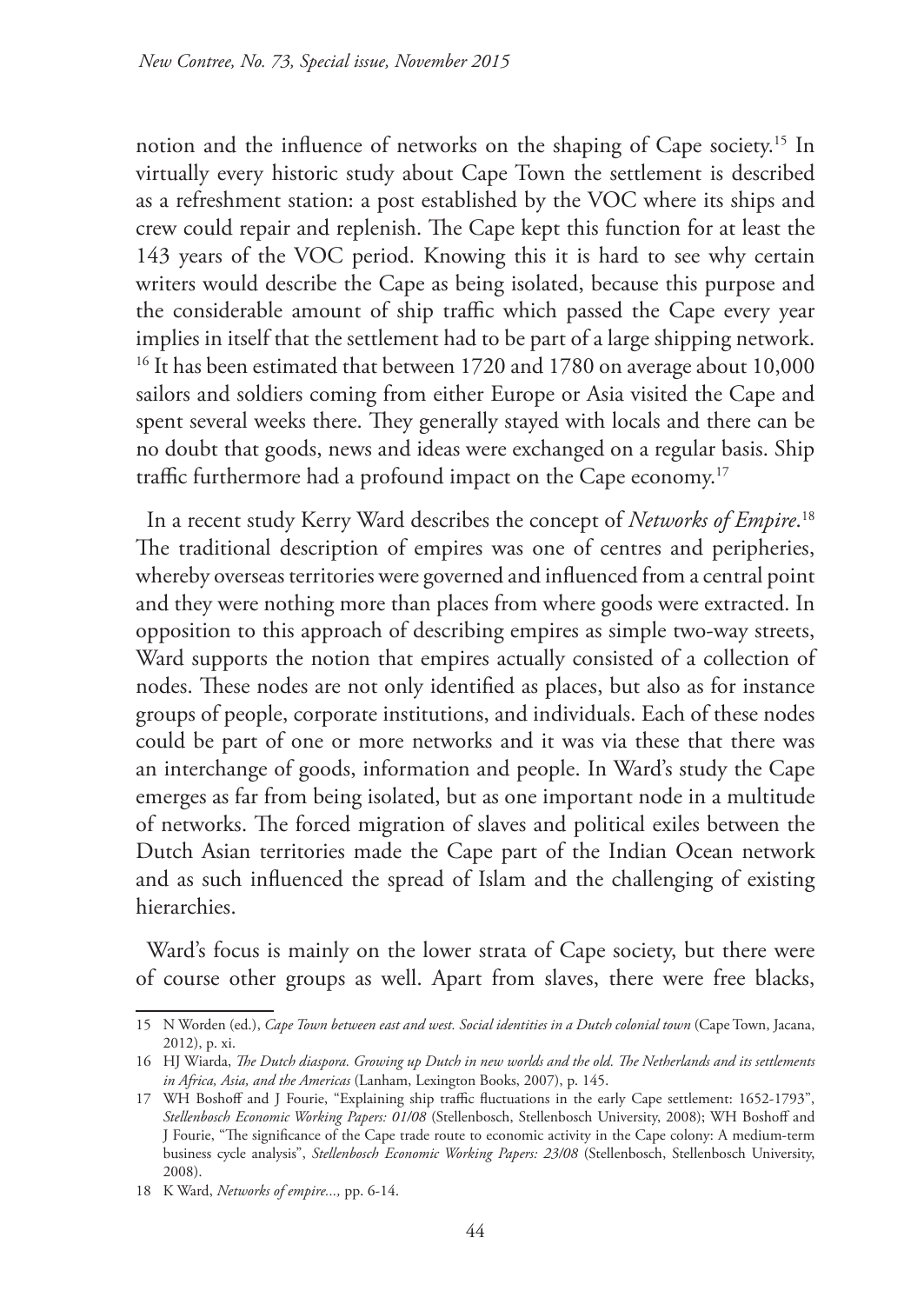burghers<sup>19</sup> and VOC employees. Within each of these groups there was a stratification based on rank and status, which again made Cape society more complex and intricate. The ruling elite at the Cape was formed by the middle and top layers of burghers and high-ranking Company officials. Because of this position it is likely that they had more contacts with the Dutch world than other groups and this helped form their perspective on Cape society and on how this settlement and its residents were or should be placed within the Dutch seaborne empire.

#### **Connections to the Netherlands**

The association with the Dutch world started with the physical environment of the Cape settlement itself. There seemed to be a kind of familiarity to the Dutch overseas settlements on which travellers often commented. The eighteenth century traveller Francois Valentijn wrote about Fort Cochin in Kerala (India): "because of high buildings, churches and towers, it resembles a European city".20 A visitor to Zeelandia (Taiwan) in 1670 described it "as perfectly and beautifully built as any city in Holland ... The streets had been paved with square bricks". The sugar cane and paddy mills around Zeelandia were situated in the "polders".<sup>21</sup> The town of Batavia was "laid out as a Dutch [town], with houses in a row and manifold canals bordered by shady trees".<sup>22</sup> The Dutch colonial picture was often completed with drawbridges, so wellknown of cities in the Republic. Another common sight in Dutch overseas places was the fort or castle, which was the administrative and commercial centre of the Company. These forts had either four or five bastions and it was general practice to name these after places or provinces in the United Netherlands.<sup>23</sup> The Castle in Cape Town is a prime example of this.

The reason why Dutch overseas posts were somewhat similar to each other was more a result of location and purpose than the consequence of express

<sup>19</sup> I define burghers in the Cape settlement as those residents who were free, i.e. not employed by the VOC and not slaves, and whose status was determined by specific and exclusive rights and duties. Access to this status group was not determined by race.

<sup>20</sup> A Singh, *Fort Cochin in Kerala 1750-1830. The social condition of a Dutch community in an Indian milieu* (Doctoral Thesis, Leiden, Universiteit Leiden, 2007), p. 17.

<sup>21</sup> JL Oosterhoff, "Zeelandia, a Dutch colonial city on Formosa, 1624-1662", R Ross & GJ Telkamp (eds.), *Colonial cities...*, pp. 51-63, pp. 51, 54.

<sup>22</sup> L Blussé, "An insane administration and insanitary town: The Dutch East India Company and Batavia, 1619- 1799", R Ross & GJ Telkamp (eds.), *Colonial cities...*, pp. 65-85, p. 66.

<sup>23</sup> R Raben, "Klein Holland in Azië. Ideologie en pragmatisme in de Nederlandse koloniale stedebouw, 1600- 1800", *Leidschrift,* 9(2), March 1993, pp. 45-63, 46; A Singh, *Fort Cochin in Kerala...*, p. 23.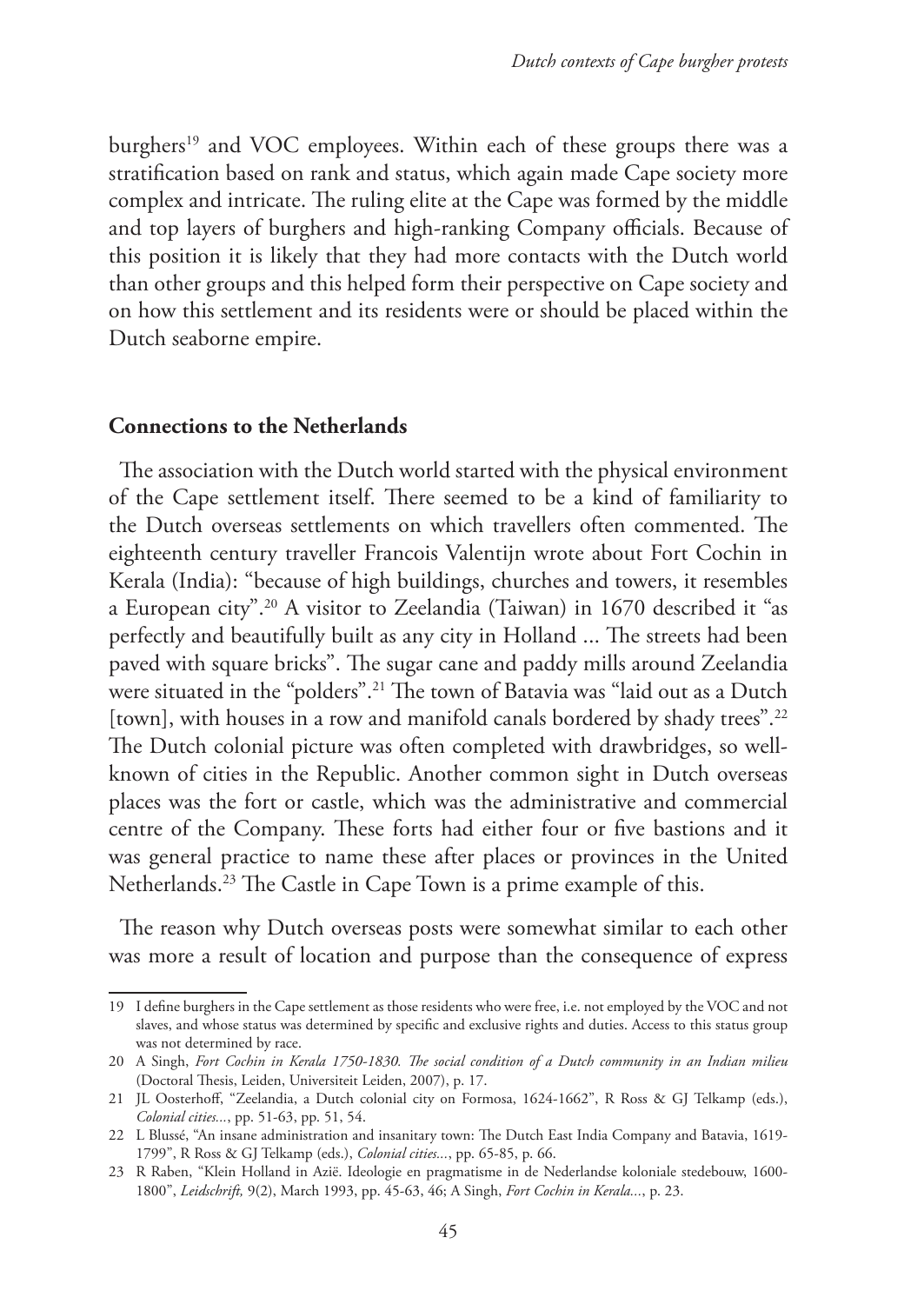town planning. Surveyors and engineers overseas were not necessarily working with a fixed notion of an urban form (the ideal city), but instead they were building with the experience of centuries learned by their predecessors in the Netherlands. They applied various temporary and flexible grids which had worked in Dutch cities and were often adapted to local circumstances.<sup>24</sup>

A significant characteristic of the colonial cities, and a circumstance that Dutch town planners would have been very familiar with after a constant battle with water, was that they were all situated on the coast and at the mouth of a river or bay, an estuary, and in some cases on an island.<sup>25</sup> This was not surprising as the overseas cities were the primary link between the sea routes and the hinterland. The most important need of the Dutch trading companies was that of having a port from where goods were exported to the Republic and wares from Europe or other parts of the empire were imported. There also needed to be a supply of fresh water for residents and visitors and the growing of produce, while the water could furthermore be used for defence purposes.

In Cape Town the stream coming down from Table Mountain was channelled into a moat around the Castle. Water leading from the mountain was also canalised to run through and irrigate the Company Gardens, while this channel was extended into the main axis forming the *Heerengracht*, where the most prestigious Company buildings (the Dutch Reformed Church, the hospital and the slave lodge) were constructed and which became a place of residence favoured by prominent citizens (as the name implies).<sup>26</sup> The presence of a river or stream, which frequently was canalised, explained why most Dutch overseas settlements had an elongated shape with a main street running down the centre.

The connection between the overseas settlements and the motherland ran via the VOC. The Company was a trading conglomerate and its policy was first and foremost aimed at creating trading posts. These had to be easily

<sup>24</sup> C van den Heuvel, "Multilayered grids and Dutch town planning. Flexibility and temporality in the design of settlements in the low countries and overseas", P Lombaerde, C vanden Heuvel (eds.), *Early modern urbanism and the grid. Town planning in the low countries in international context. Exchanges in theory and practice 1550- 1800, Architectura Moderna 10* (Turnhout, Brepols, 2011), pp. 27-44.

<sup>25</sup> R Raben, "Klein Holland in Azië...", *Leidschrift,* 9(2), March 1993, p. 46.

<sup>26</sup> N Worden, "Space and identity in VOC Cape Town", *Kronos,* 25, 1998/1999, pp. 72-87, pp. 75-78; R van Oers, "Landscape as guiding element in the design and planning of Dutch colonial settlements, 1600-1800. The case of Cape Town (South Africa)", 4 January 2012 (available at http://www.projetsdepaysage.fr/landscape\_as\_ guiding\_element\_in\_the\_design\_and\_planning\_of\_dutch\_colonial\_settlements\_1600\_1800, as accessed on 3 April 2015), pp. 1-18.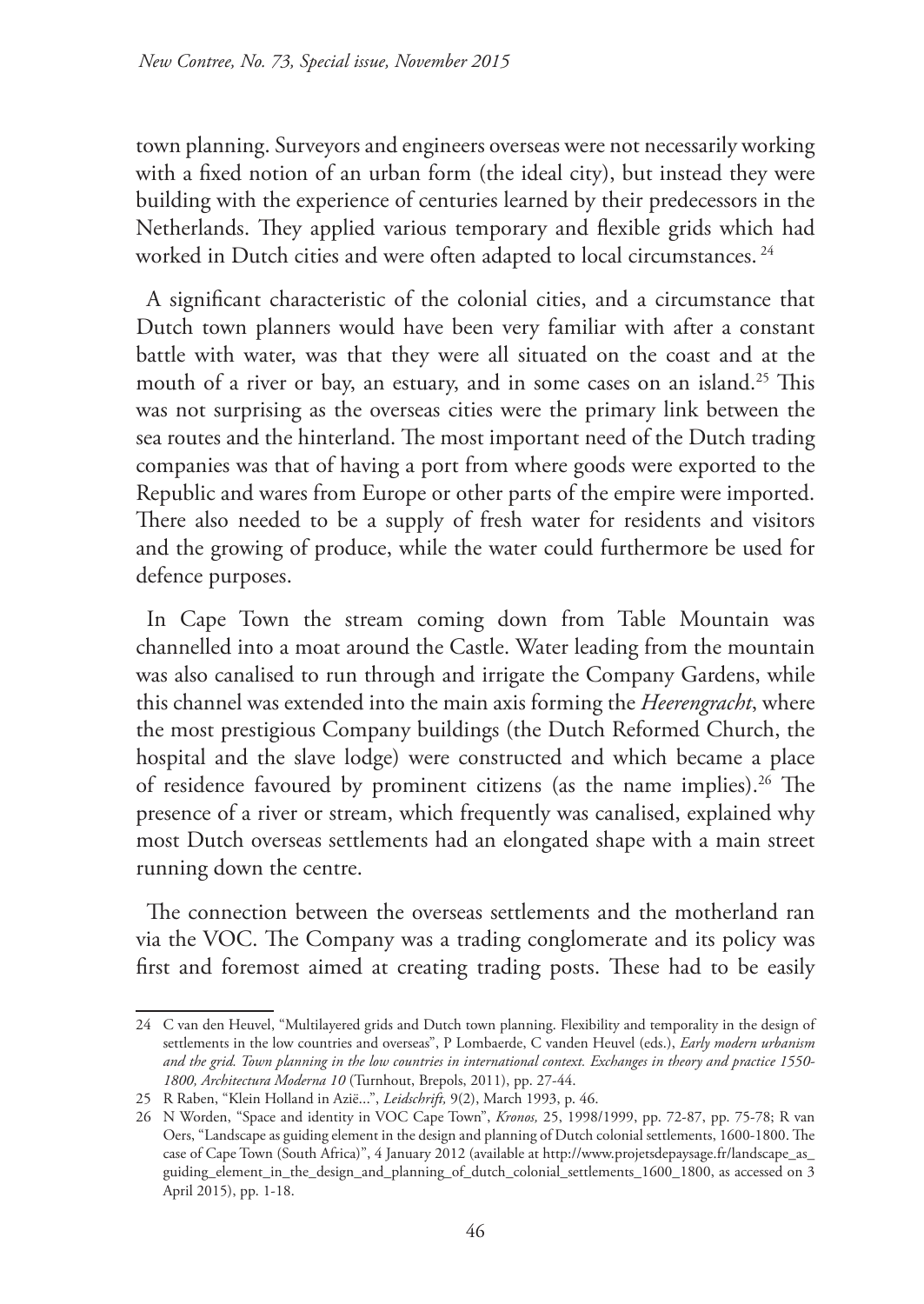defensible against competitors or other aggressors, hence the construction of forts. And although it was not the preferred option, if it did become necessary to have larger settlements where residents of different backgrounds had to live together, then the Company needed these to be stable and well-organised. Most of all, the overseas posts had to be cost-effective and cheap to maintain. That is why one did not find elaborate status buildings, like big cathedrals or government palaces, in Dutch settlements. The regular grid (still found in the Cape Town city-centre) served the purposes of the Company perfectly. This design was "symbolic of an ordered, well-managed society, hierarchical but democratic, it was emblematic for the hard working God fearing Dutch Calvinists".27

Although arguable this last statement does lead to another dimension of the connection between the Netherlands and the VOC posts overseas, namely that of religion through the Dutch Reformed Church. Due to recent research this link has to be nuanced considerably. After the northern Dutch provinces liberated themselves from Spanish rule and formed the United Netherlands through the *Unie van Utrecht* in 1579, the Dutch Reformed Church embarked on a process to take over the privileged position of the Catholic Church. Over time the Dutch Reformed Church became the public and preferred denomination, which meant among other things that its religious rituals became used in public functions and it had a large say in issues of public morality. In many (but not all) Dutch towns only members of the Dutch Reformed Church were eligible to hold public office and to be appointed to high positions.

But while the Dutch Reformed Church was dominant, it never held a religious monopoly or became the official state church. This was partly due to the nature of the Dutch Revolt against the Spanish rulers. It was not a religious uprising of Calvinism against Catholicism, but a struggle for liberty ranging from political autonomy to freedom of conscience. This freedom was clearly spelled out in the *Unie van Utrecht* constitution. The Netherlands lacked a strong central government. Each province and town had its own regents and they were not inclined to let some church pastor prescribe the law. Although the Dutch Reformed Church was the public church the principle of freedom of conscience was not abandoned and religious convictions were not enforced. The regents were seeking social and cultural consensus rather than having to deal with religious disputes.

<sup>27</sup> R van Oers, *Dutch town planning overseas...*, p. 156.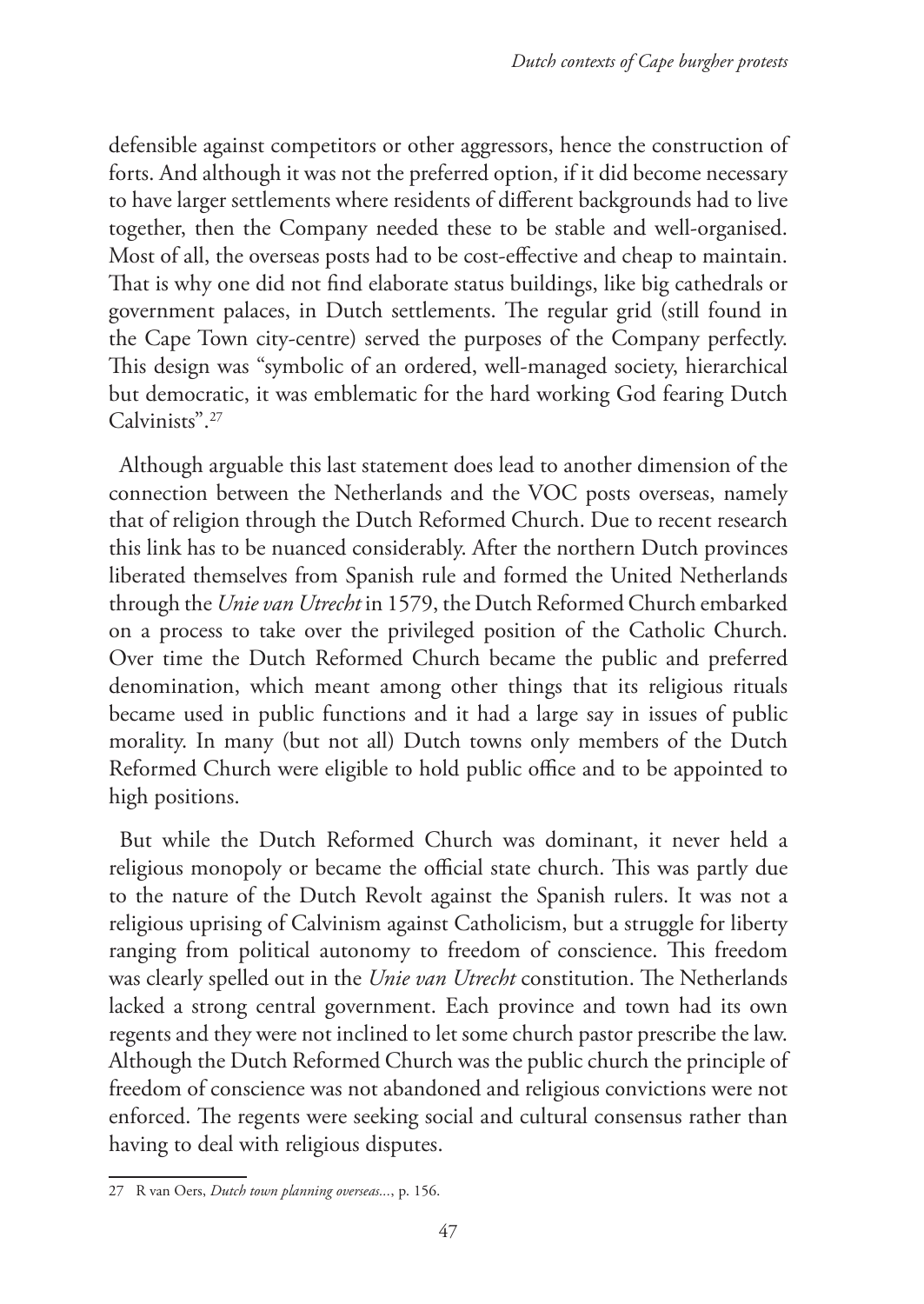During most of the seventeenth and eighteenth centuries only about half of the population confessed to be Dutch Reformed. More than a third of the people were still Catholic, and then there were several other Christian religious communities, such as Huguenots, Mennonites, Baptists, and Lutherans. It now appears that there was a much more active interplay between the Dutch Reformed Church and these other confessions in shaping the public morality which came to be known as "Calvinism", and which left an imprint on Dutch society for a long time. It has furthermore become apparent that even though other religious denominations may not have been allowed officially, they were not heavily or actively suppressed. This attitude of tolerance resulted in a public sphere which was not uniquely or predominantly Dutch Reformed.<sup>28</sup>

The Dutch Reformed Church was exported overseas by the VOC, even though its original charter did not say anything about religion as such, because it was taken as a given by the Company directors that the overseas settlements would be Christian. And because the Dutch Reformed Church was the public church at home it followed that it would be the same elsewhere. Yet for the commercial enterprise of the VOC the spread of Christianity was certainly not a priority and the Dutch were a minority in their Asian territories. There was little effort to convert the many Hindus and Muslims and only a minimal Christian legacy was left. Again the Cape was the exception, because it did have a large and growing European population and Christianity therefore had more impact. But even here the Dutch Reformed Church was not allimportant. The Cape happened to have a sizeable Lutheran population mainly as a consequence of the many German immigrants. A large number of them achieved high and important positions in Cape society. Despite the best efforts from Dutch Reformed ministers and governors to prevent it, the VOC in 1780 finally had to give in to the demand from the Lutheran congregation to establish their own church.

The Company needed to keep a firm control on what happened in its settlements. It monitored virtually all major decisions taken by other organisations and groups. Like the regents in Dutch towns the Company officials in Asia controlled all appointments to church councils and in other church functions, and the ministers were paid by the Company. It must

<sup>28</sup> On Calvinism and the Dutch Reformed Church see: GJ Schutte, *Het Calvinistisch Nederland. Mythe en werkelijkheid* (Hilversum, Verloren, 2002); W Frijhoff, "Was the Dutch Republic a calvinist community? The state, the confessions, and culture in the early modern Netherlands", A Holenstein, T Maissen and M Prak (eds), *The Republican alternative. The Netherlands and Switzerland compared* (Amsterdam, Amsterdam, University Press, 2008), pp. 99-122.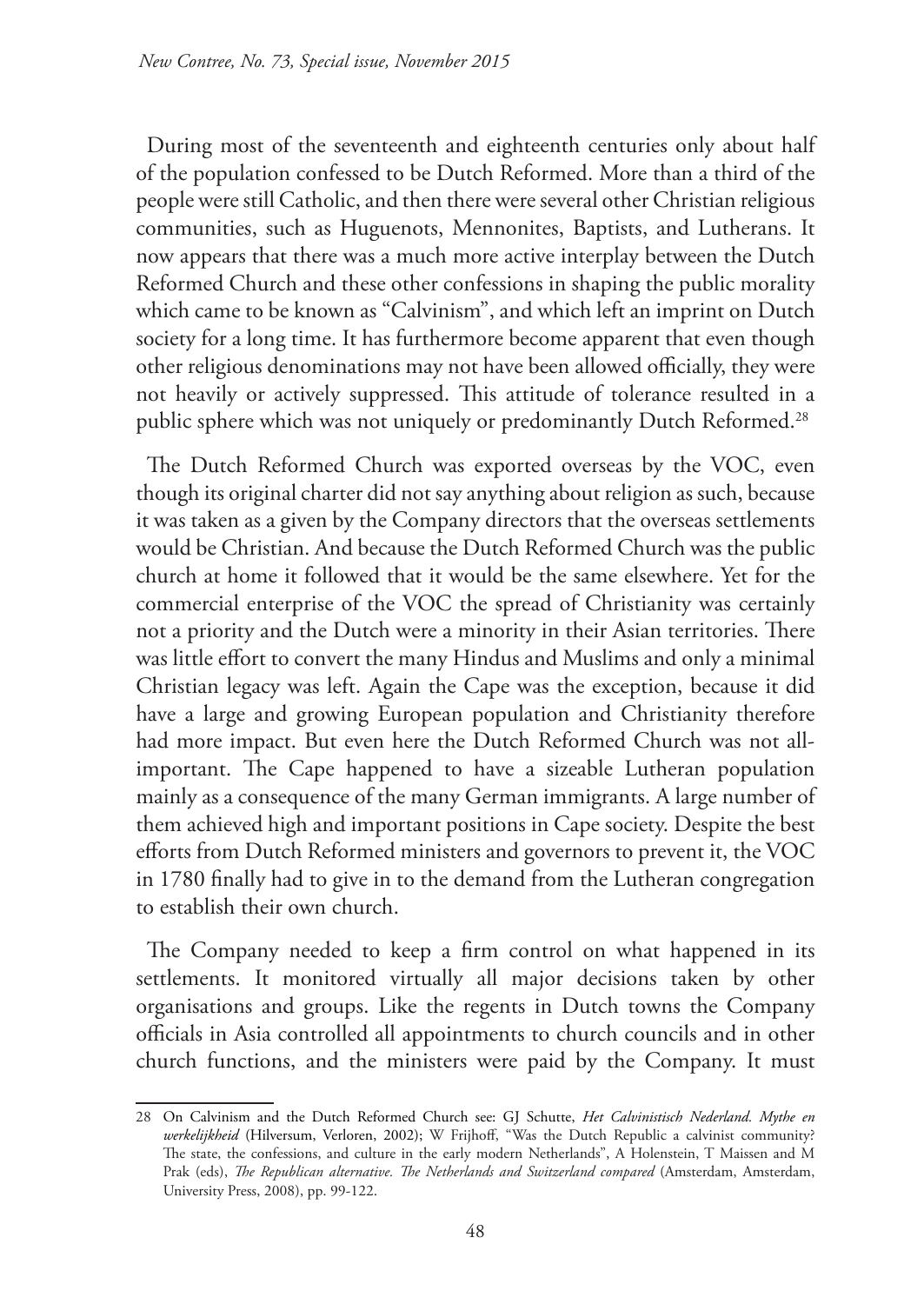also be noted that, as in patria, overseas not all the settlers were members of the Dutch Reformed Church or were even loyal church-goers. The terms Christian, Reformed and burgher were certainly not synonymous.<sup>29</sup>

The Dutch Reformed Church was therefore not autonomous nor paramount in the Netherlands or overseas, but as the public church it held a strong (if dependent) position in colonial society, and it did function as a way via which the religious mores and traditions which were prevalent in Dutch society were taken to overseas settlements. However it could be argued that this was mainly the case in the circles of the ruling elite of VOC employees and burghers, members of which were most likely to serve on church councils as part of their duties as regents.

A further connecting line between patria and overseas settlements ran via the justice system. A study of the criminal and civil cases which were heard by the Court of Justice in Cape Town will immediately reveal that the justice system was based on Roman-Dutch law as it was used in the Netherlands.<sup>30</sup> Lawyers referred to legal precedence set in the Republic and quoted Dutch legal scholars in their arguments. One of these was Hugo de Groot (Grotius) and his "Inleydinghe tot de Hollandsche Rechtsgeleerdheydt" (Introduction to Dutch Law – 1631). Another was Simon van Leeuwen, who described the Roman-Dutch law in the seventeenth century.<sup>31</sup> The procedure which was followed in the Cape civil court was virtually the same one as was common in courts of many Dutch towns and regions.<sup>32</sup> Besides this the administration of justice also created a network of links between the overseas settlements and the motherland. Parties who were not satisfied with the outcome of the trials in Cape Town or other Asian outposts could lodge an appeal with the Council of Justice in Batavia. From there the case could even be referred back to the Dutch Republic. In his book *Bitters Bruid,* Leonard Blussé describes the marital battle between Joan Bitter and his wife Cornelia van Nijenroode,

<sup>29</sup> GJ Schutte, "De kerk onder de Compagnie", GJ Schutte (ed.), *Het Indisch Sion. De Gereformeerde kerk onder de Verenigde Oost-Indische Compagnie* (Hilversum, Verloren, 2002), pp. 43-64; AW Biewenga, "Kerk in een volksplanting: De Kaap de Goede Hoop", GJ Schutte (ed.), *Het Indisch Sion...*, pp. 201-218.

<sup>30</sup> T Baartman, *'The most precious possession': Honour, reputation and the Cape Council of Justice* (Unpublished paper, Cape Town, University of Cape Town, 2012), p.12.

<sup>31</sup> *Het Rooms-Hollands-Regt* (1664). An English translation was used by the British after they took over the Dutch settlements to assist their lawyers in overseas courts which still used Roman-Dutch law.

<sup>32</sup> EJ Broers, "Vrij onbeschaamt en zeer oneerbiedig. De civiele rechtspraak in Brabantse beledigingszaken in de zeventiende en achttiende eeuw", *Leidschrift,* 12(1), November 1996, pp. 55-72; M van der Heijden, E van Nederveen Meerkerk, G Vermeesch & M van der Burg (eds), *Serving the urban community. The rise of public facilities in the low countries* (Amsterdam, Amsterdam University Press, 2009); A van Meeteren, *Op hoop van akkoord. Instrumenteel forumgebruik bij geschilbeslechting in Leiden in de zeventiende eeuw* (Hilversum, Verloren, 2006).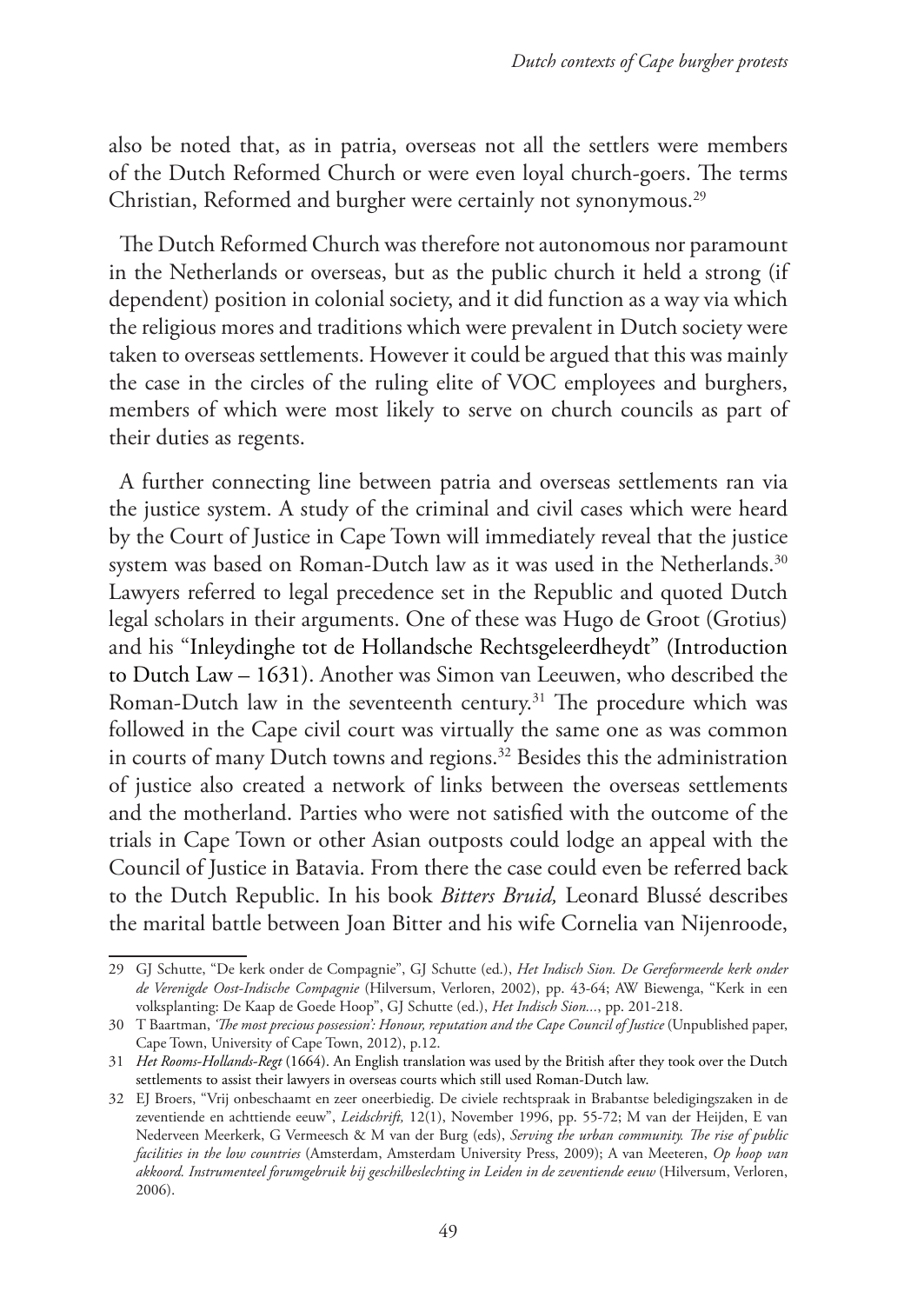which lasted two decades.<sup>33</sup> The judicial fight between the spouses took place both in Batavia and in the Netherlands and several times the parties had to travel from the one to the other location to submit themselves to the jurisdiction of local courts.

Other regular travellers between the Cape and the Netherlands were the children of Cape families seeking higher education, because schools at the Cape only taught basic subjects such as reading, writing, and perhaps some calculus. Yet burghers at the Cape were not un-educated and had comparable literacy levels as those of Dutch towns. It has been established that about 60% of the burghers could write and that literacy levels were higher in the more affluent social layers of Cape society.<sup>34</sup> For a better and higher education Cape residents had to go to the Dutch Republic.<sup>35</sup> There are several requests to the Council of Policy of fathers who asked permission to send their sons to the Republic to pursue a higher education. This was a costly exercise and the family concerned had to be financially well-off, which was again an indication that this connection mainly related to the upper layers of Cape society. Some of the boys left at a young age and spent a number of years in the Netherlands. During this time there naturally was correspondence going back and forth between family members and associates in the Republic and at the Cape, which ensured that the people at the Cape remained aware of events and ideas in the Netherlands. After finishing their education many students returned, bringing with them Dutch values and (new) customs, fashion, and literature, while they had gained and maintained fresh personal connections with friends and family in the Republic. The students formed a tangible connection between the Netherlands and the Cape.

Several members of VOC and burgher families at the Cape entered the service of the Company after their education in the Netherlands. If they wanted to make a career in VOC service it was necessary for them to accept that they were posted to other Asian settlements, but at the same time they made use of social and familial networks to advance their rise through the ranks. The careers of various VOC officials who were rooted in Cape families suggest that there was a fair amount of mobility within the Dutch seaborne

<sup>33</sup> L Blussé, *Bitters bruid. Een koloniaal huwelijksdrama in de Gouden Eeuw* (Amsterdam, Uitgeverij Balans, 1997).

<sup>34</sup> A Biewenga, *De Kaap de Goede Hoop. Een Nederlandse vestigingskolonie, 1680-1730* (Amsterdam, Prometheus – Bert Bakker, 1999), pp. 165-171; N Worden, E van Heyningen, V Bickford-Smith, *Cape Town. The making of a City* (Cape Town, David Philip Publishers,1998), p. 74.

<sup>35</sup> PS du Toit, *Onderwys aan die Kaap onder die Kompanjie 1652-1795* (Cape Town, Juta & Co,1937), pp. 94- 101; G Schutte, "What was Pieter Cloete doing in Utrecht?", *Quarterly Bulletin of the National Library of South Africa,* 62(1), 2008, pp. 36-43.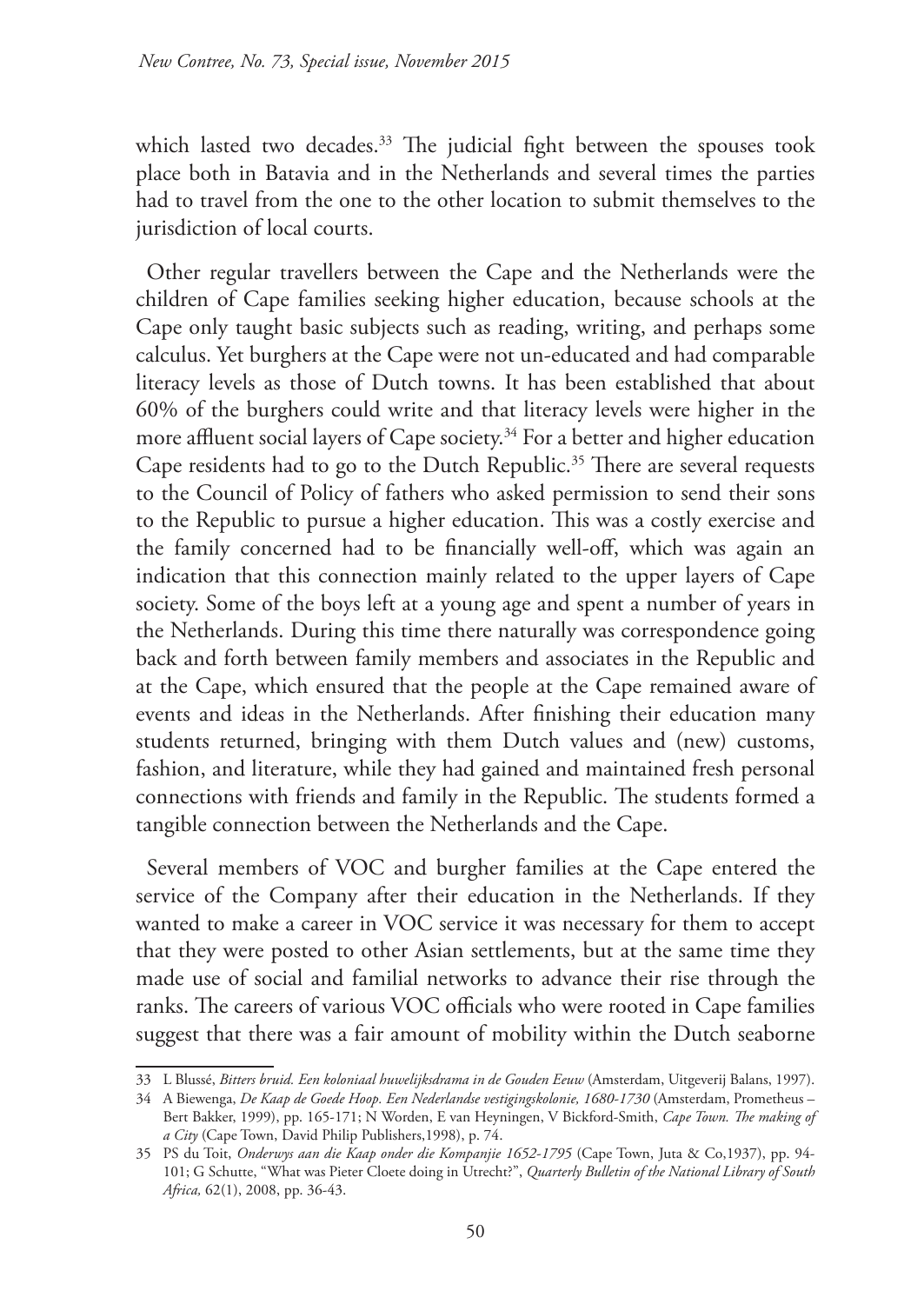empire. They had networks which reached from the Netherlands to as far as Japan. And not only men moved around. There were many Cape women who married officials from elsewhere and as a result thereof moved to other settlements. No doubt they became a vital part of the networks of patronage which existed within the VOC hierarchy.<sup>36</sup>

The existence of networks of personal nature was further confirmed by the discovery that The National Archives in London housed almost 40,000 Dutch letters. These letters had been obtained by the British admiralty from Dutch ships which were captured by British ships. The writers were people from all social layers who were based in places like Batavia, Colombo, Paramaribo and Cape Town, and who were writing to family members who had stayed behind in the Netherlands and vice versa. The letters contained family news about births, deaths and marriages, and also just plain gossip about friends and neighbours. There was correspondence about business matters and there were requests for assistance with careers. Overseas residents were informed about wars and important political events. Often newspaper clippings, political pamphlets, books, and gifts were included.37

The letters illustrate that contact between the Dutch Republic and the rest of the empire was not limited to official correspondence, but that many people outside of the official channels wrote letters about their daily lives and thoughts. It follows that people overseas were not at all isolated. There was a lively correspondence and constant flow of news and ideas, all of which contributed to them staying in touch and maintaining a Dutch identity.

Despite the fact that the many different lines between the United Netherlands and the outposts of the empire resulted to a large extent in the latter 'being Dutch' one needs to immediately ask the obvious question: how Dutch was Dutch? The term 'Dutch' is of course an anachronism when applied to the eighteenth century and before. Even though many of the settlers inhabiting the overseas territories came from an area known as the United Dutch Provinces, this common origin was still very much a work in progress. A Dutch nation only came into being in the nineteenth and twentieth century. Before that the

<sup>36</sup> R Ross and A Schrikker, "The VOC official elite", N Worden (ed.), *Cape Town between east and west. Social identities in a Dutch colonial town* (Cape Town, Jacana, 2012), pp. 26-44.

<sup>37</sup> R van Gelder, *Zeepost. Nooit bezorgde brieven uit de 17de en 18de eeuw* (Amsterdam, Olympus, 2010), pp. 38- 49; R van Gelder, "Letters, journals and seeds: Forgotten Dutch mail in the National Archives in London", N Worden (ed.), *Contingent lives. Social identity and material culture in the VOC world* (Cape Town, University of Cape Town, 2007), pp. 538-545; J Brouwer, *Levenstekens: Gekaapte brieven uit het rampjaar 1672* (Hilversum, Verloren, 2014). See also the website (www.gekaaptebrieven.nl, as accessed on 4 April 2015).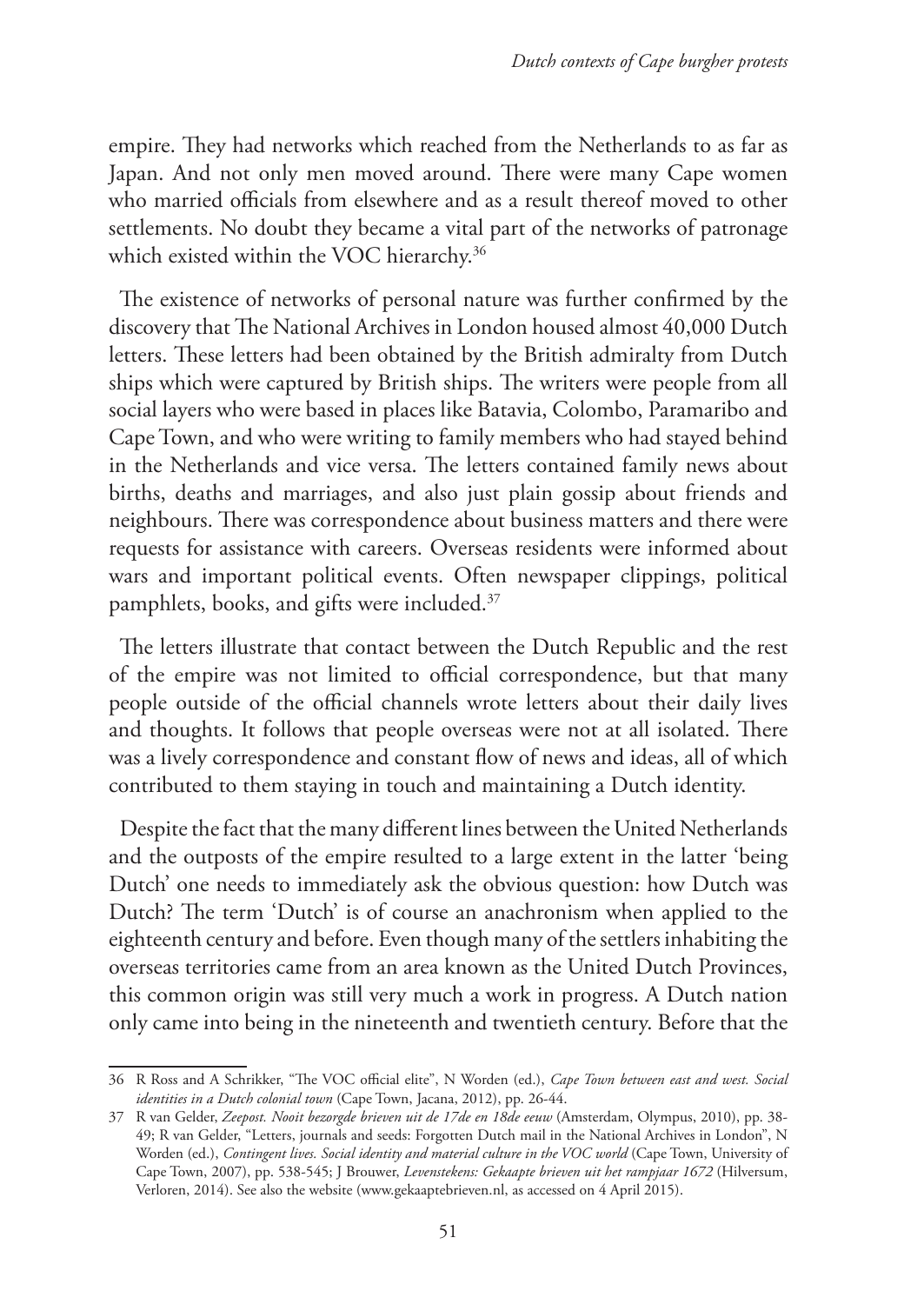residents of the Netherlands were subjects of local and regional authorities rather than an overarching national government. Laws differed from city to city. There were many different languages, customs, kinds of dress and systems of coinage and measure. Therefore it is arguable if there was something like a unified Dutch culture. It must also be noted that it were especially the regents from the provinces of Holland and Zeeland who drove the overseas expansion, while the other areas of the Republic were far less invested in it. Therefore one should actually speak of a *Hollands-Zeeuws* empire rather than a Dutch one.<sup>38</sup>

Another question to be asked is to what extent the Dutch overseas settlements could be called "Dutch". Many, if not most, of the employees of the VOC were from other European territories like German-speaking countries, Scandinavia, the Southern Netherlands and Switzerland. This was especially so in the eighteenth century. Nevertheless it must be recognised that there was some sort of common background: most settlers were protestant Christians and northern European and shared "the same social system with the same norms and values".39 Just as there were different European nationals in the Dutch overseas settlements, in many of these there were also local indigenous populations. In fact, the Europeans only remained a small section of the total number of residents in Dutch settlements (with the exception of the Cape). In some cases the indigenous populations contributed significantly to Dutch colonisation. For instance, the Dutch settlement in Java and Taiwan would hardly have been possible without the numerous Chinese immigrants. A number of authors have commented on the impact of these on the shaping of overseas societies.40

Notwithstanding these cautionary remarks it is undeniable that many elements of Dutch social, economic and political life found their way to the overseas settlements, which consequently developed a certain measure of Dutch identity and character. The political and economic relations as well as the personal links of settlers with family and friends back home played a role in the way they experienced and set up their overseas environment. They did not just let go of their Dutch legacy and this influenced their identities as well as their views on society. It was in this environment that the burghers

<sup>38</sup> A-M Cantwell, "Landscapes and other objects: Creating Dutch New Netherland", *New York History,* Fall 2008, pp. 315-345, 316; P Emmer and J Gommans, *Rijk aan de rand van de wereld. De geschiedenis van Nederland overzee 1600-1800* (Amsterdam, Uitgeverij Bert Bakker, 2012), p. 14.

<sup>39</sup> A-M Cantwell, "Landscapes and other objects...", p. 316.

<sup>40</sup> See works by L Blussé, JG Taylor, R Raben and U Bosma, K Ward, *New York History,* Fall 2008.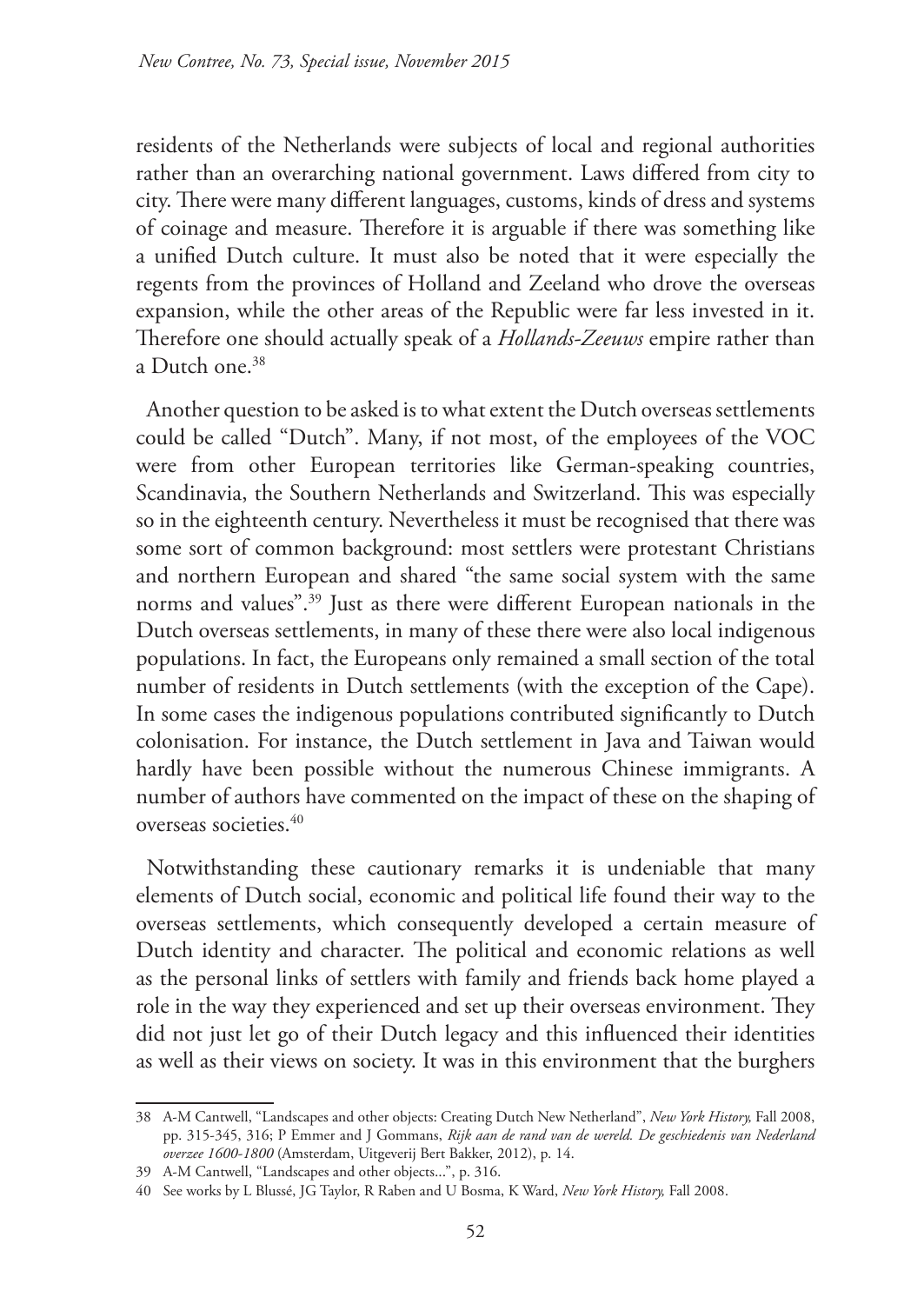developed their ideas about their position and rights.

#### **The Company and the burghers**

The political position of cities in the Netherlands and the people who governed them influenced the way the overseas towns were organised. Dutch towns were of overwhelming importance to Dutch economic, social and cultural life in the new political reality that had come into existence at the end of the sixteenth century: the United Netherlands, a federation of seven provinces in the Northern Netherlands.41 Each of the provinces was governed by a Provincial States, and these again were represented in the Republic's governing body: the States-General. In the Provincial States cities had to share power with landed gentry and ecclesiastical estates. In most provinces the landed gentry managed to hold on to a large share of the vote, namely 50 percent, but in the Provincial States of Holland and Zeeland – the two most important provinces - the nobility held just one vote against a majority of individual cities. The cities were key political players simply because they had significant financial and economic power and could therefore not be ignored. Especially in Holland the Provincial States always took great care to consider the interests of the cities. And because Holland was the leading province in the Republic the autonomy of the towns there boosted urban independence in the rest of the country. Though the cities were never officially politically independent, the complex interplay between the various political structures within the Republic made the period between 1580 and 1800 "the period of the urban domination of the state which made the Dutch Republic so unique in Europe".<sup>42</sup>

<sup>41</sup> The following section on the Dutch Republic is based on information found in: S Groenveld, HLPh Leeuwenberg, N Mout and WM Zappey, *De kogel door de kerk? De opstand in de Nederlanden en de rol van de Unie van Utrecht 1559-1609* (Zutphen, De Walburg Pers, 1979); JI Israel, *The Dutch Republic. Its rise, greatness and fall 1477-1806* (New York, Clarendon Press, 1995), pp. 276-306; M 't Hart, "The Dutch Republic: The urban impact upon politics", K Davids and J Lucassen, *A miracle mirrored: The Dutch Republic in European*  perspective (Cambridge, Cambridge University Press, 1995), pp. 57-98; M Prak, *The Dutch Republic in the seventeenth century: The golden age* (Cambridge, Cambridge University Press, 2005), pp. 166-181; AT van Deursen, "The Dutch Republic, 1588-1780", JCH Blom and E Lamberts (eds), *History of the low countries* (Oxford, New York, Berghahn, 2006), pp. 143-218; M Prak, "The Dutch Republic's city-state culture (17<sup>th</sup>-18th centuries)", MH Hansen (ed.), *A comparative study of thirty city-state cultures* (Copenhagen, Kgl. Danske Videnskabernes Selskab, 2000), pp. 343-358.

<sup>42</sup> WW Mijnhardt, "The Dutch Republic as a town", *Eighteenth-Century Studies,* 31(3), 1998, pp. 345-348, p. 345.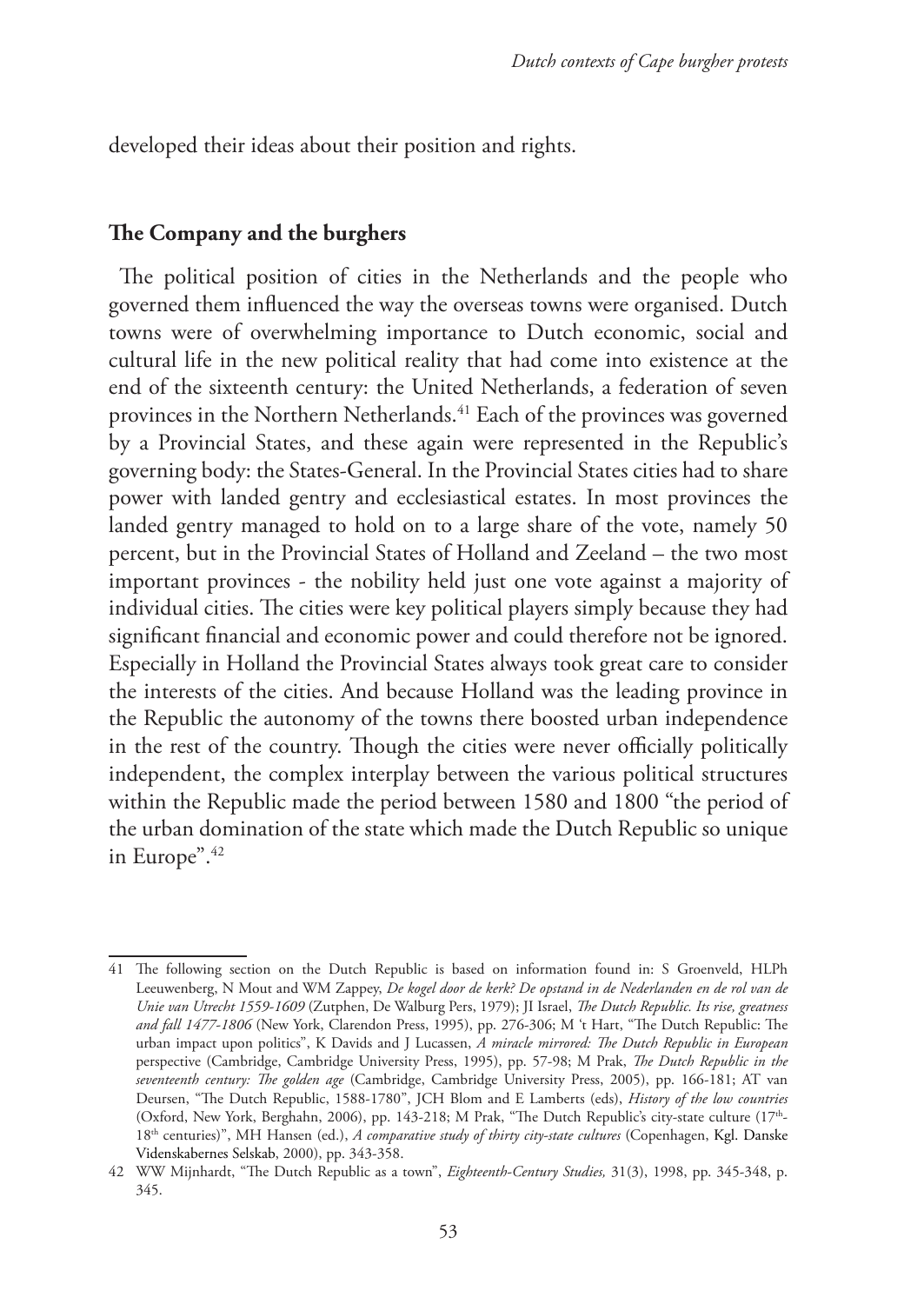The individual cities in the Republic were so powerful that any attempt to limit their powers was successfully countered. The Dutch cities did not want a state structure in which they would lose their autonomy. They each wanted to promote their own commercial interests and only worked together because it was beneficial to them as parts of economic networks. They pragmatically supported the new political set-up of the United Provinces because the political unity provided a stable structure in which they could thrive while maintaining a measure of independence. This political reality prompted at least one contemporary observer to describe the Republic as a federation of "about fifty republics, all very different the one from the other".<sup>43</sup>

In the complex political world of the Republic the burgher became the most important component. The term *burger* came from the Latin concept *civis*, which meant being a member of an established political community or *civitas*. From the early medieval period onwards regional rulers started to award privileges to communities – like the right to a certain political and judicial autonomy – in return for, among others, the duty to pay taxes and tolls, which the rulers needed to finance their administration. Gradually the need to highlight the difference between privileged and non-privileged people and to associate it with a circumscribed space, like a city, became stronger.<sup>44</sup> The outcome of this process was that at "the centre of the Dutch world was a burgher, not a bourgeois".45 This statement from British historian Simon Schama expresses that the typical Dutch city dweller of the seventeenth and eighteen centuries was not defined in economic terms. He was first and foremost a *burger* with a specific politico-legal status which provided him with tangible economic, political, legal and social benefits. It was this burgher who completely dominated public affairs in the Dutch Republic. However, not everybody could call himself a burgher. In the period between 1600 and 1800 the Netherlands became increasingly and highly urbanised.46 And it was

<sup>43</sup> M Prak, "The Dutch Republic's city-state culture...", MH Hansen (ed.), *A comparative study of thirty city-state cultures* (Copenhagen, Kgl. Danske Videnskabernes Selskab, 2000), p. 353.

<sup>44</sup> P Leupen, "Burger, stad en zegel: Een verkenning voor de Noordelijke Nederlanden", J Kloek and K Tilmans (eds), *Burger. Een geschiedenis van het begrip 'burger' in de Nederlanden van de Middeleeuwen tot de 21ste eeuw* (Amsterdam, Amsterdam University Press, 2002), pp. 19-31.

<sup>45</sup> S Schama, *The embarrassment of riches: An interpretation of Dutch culture in the golden age* (Berkeley and Los Angeles, University of California Press, 1988), p. 7.

<sup>46</sup> In 1500 about 15.8% of the population of the Netherlands lived in towns with 2500 residents or more. By 1800 this number had increased to 37%. The province of Holland, which dominated the Dutch Republic in many ways, was the most populous area: almost half of the total Dutch population lived there and 60% of these people lived in urban areas. In contrast, the number of city dwellers in France only reached 12% of the population. The Republic was the most urbanized area in Europe. M Prak, "The Dutch Republic's city-state culture"..., MH Hansen (ed.), *A comparative study of thirty city-state cultures* (Copenhagen, Kgl. Danske Videnskabernes Selskab, 2000), p. 343; WW Mijnhardt, "The Dutch Republic as a town", *Eighteenth-Century Studies,* 31(3), 1998, p. 345.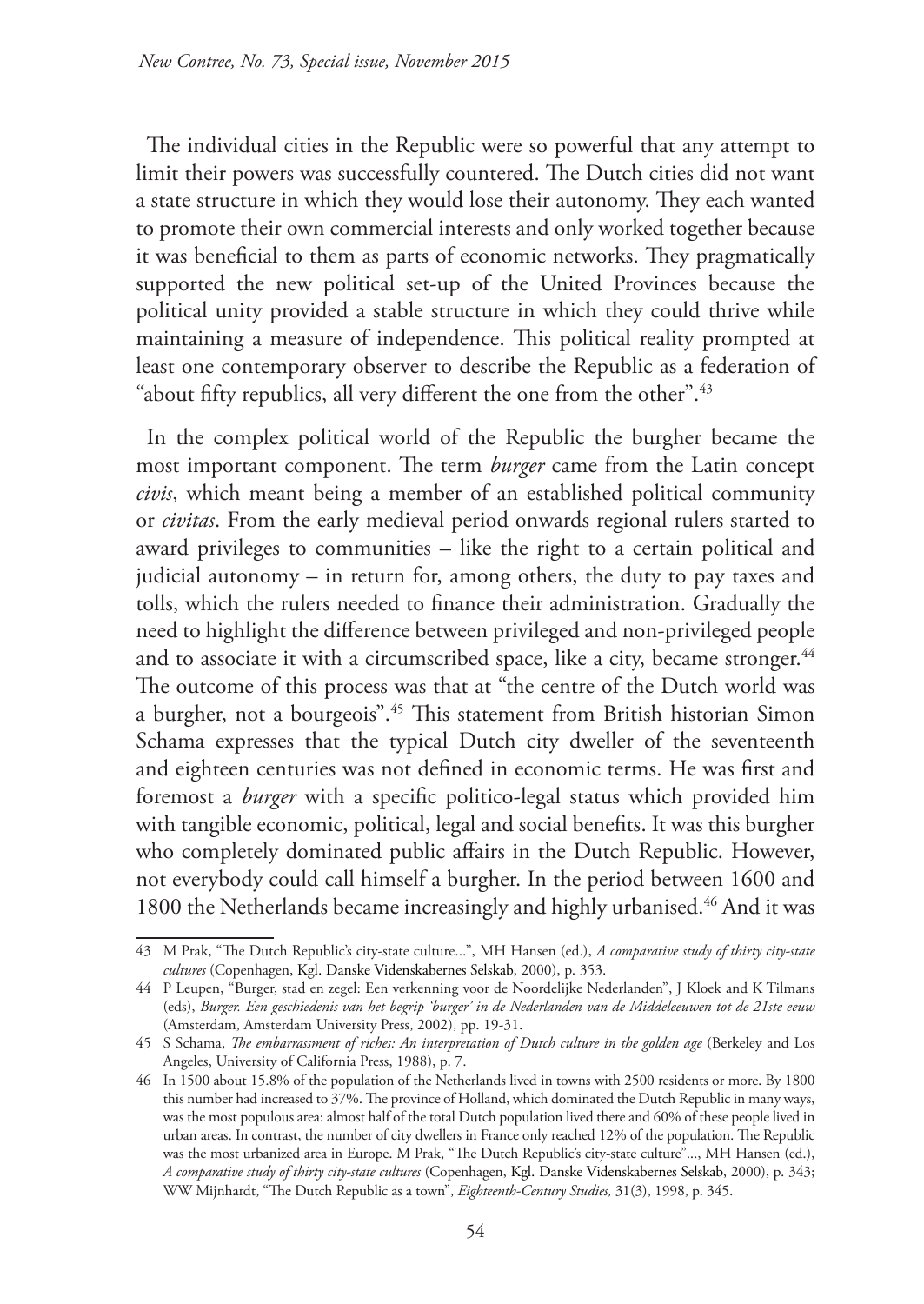for the many city dwellers that "burgerschap" was reserved, thereby excluding the rural population. And even within the cities it was only intended for a privileged minority.47

The protesting burghers of the Cape settlement regarded themselves to be just that: privileged. They were adamant that their special burgher status and rights needed to be acknowledged by the VOC administration instead of them being treated as second rate citizens. They argued that because the VOC received its mandate from the government of the United Netherlands, the burghers of the Cape were actually free burghers like those of cities in the Republic.48 The Company formed the ultimate link between the Netherlands and overseas settlements and this was illustrated in the way the VOC had decided to set up and govern these settlements.

The pre-eminent position of the cities and their regents in the United Provinces also permeated the two large Dutch trading companies, the Dutch West India Company (WIC) and the VOC. Both were organised in chambers, each of which were based in a Dutch town or area. The VOC had six chambers: Amsterdam, Zeeland, Delft, Rotterdam, Hoorn and Enkhuizen. Of these Amsterdam and Zeeland were the most important: this was where the administrative apparatus of the VOC was based. Even though the "bewindhebbers" or directors in these chambers mostly came from the namegiving cities, they had representatives from other places as well. For instance, in the Amsterdam chamber the cities of Haarlem and Leiden, which both had significant interests in the overseas trade, managed to acquire a seat on the board after 1645. It was the original intention when the VOC was founded in 1602 that the appointment of new directors in the chambers would be the responsibility of the respective Provincial States. But almost immediately the province of Holland delegated this authority to the cities, while the same thing happened in Zeeland in 1646 after a fierce battle between the Provincial States and the cities.

The close connection between the cities and the large trading companies was furthermore strengthened by the fact that many Company directors had one or more functions in the administration of the participating cities. The incestuous relationship between the Dutch patriciate and the VOC

<sup>47</sup> WW Mijnhardt, "The Dutch Republic as a town", *Eighteenth-Century Studies,* 31(3), 1998, p. 347; E Kuijpers and M Prak, "Burger, ingezetene, vreemdeling: Burgerschap in Amsterdam in de 17e en 18e eeuw", Kloek and Tilmans (eds.), *Burger*, pp. 113-132, p. 113.

<sup>48</sup> Anon., *Nederlandsch Afrika...*, p. 15.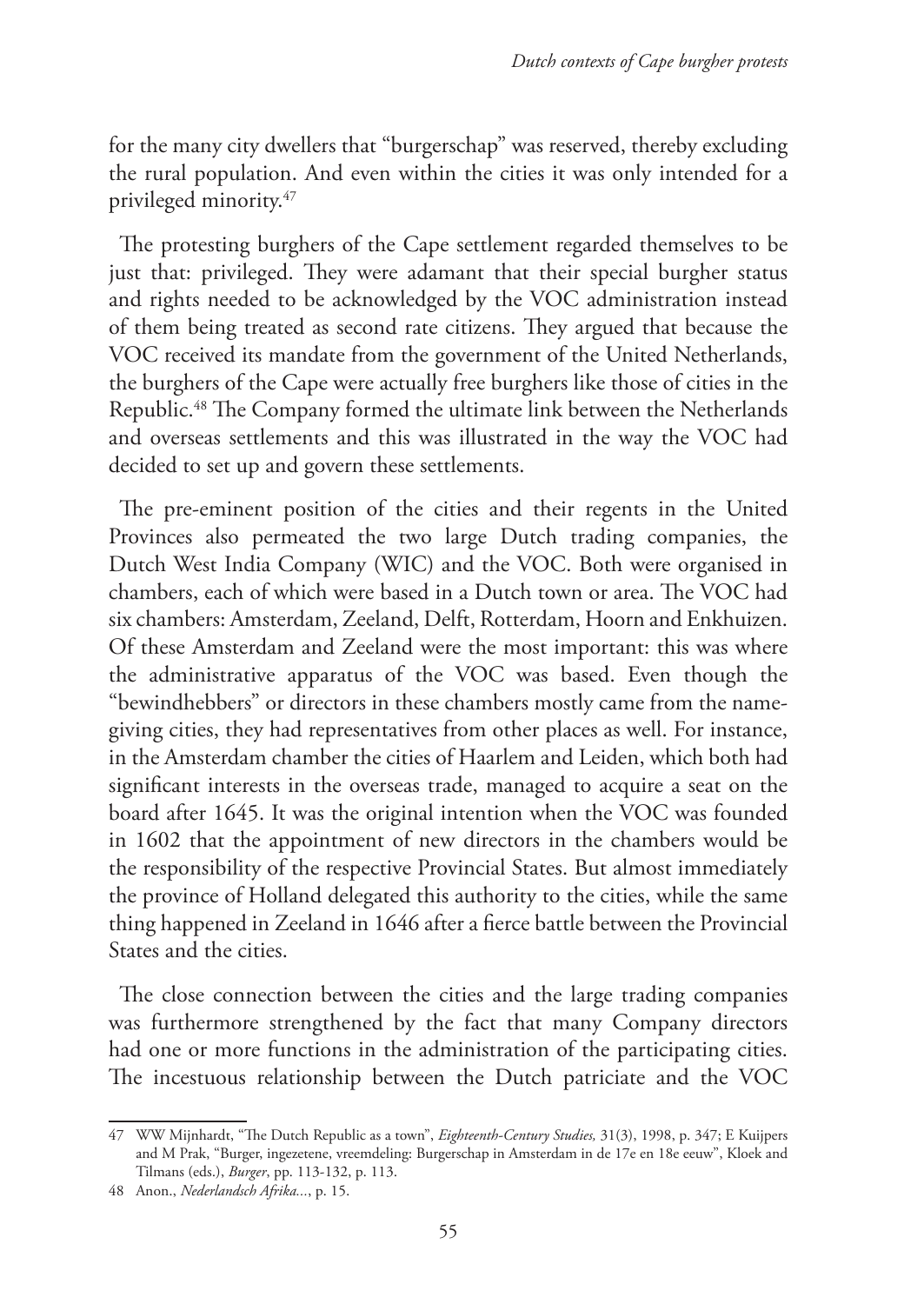administration resulted in this grievance: "if we complain to the regents and the magistrates of the towns, there sit the directors … if to the admiralties, there are the directors again. If to the States-General, we find that they and the directors are sitting there together at the same time".<sup>49</sup> This did not change as time went on: throughout the period of activity of the WIC and the VOC the vast majority of the directors were recruited from the Dutch ruling elite. Only two of the twenty-nine men who were directors of the VOC chamber Delft since 1750 did not have a position in the city government. And the directors of the chamber Rotterdam each had on average about ten functions in the city administration in the second half of the eighteenth century.<sup>50</sup>

The VOC was given a charter by the Dutch States-General which ensured the Company a monopoly of Dutch trade and navigation east of the Cape of Good Hope and west of the straits of Magellan. The board of directors or *Heeren XVII* was given wide powers. They had the authority to conclude treaties of peace and alliance, to wage defensive wars against competitors as well as indigenous populations, and to approve the building of fortresses and strongholds in the overseas territories.<sup>51</sup> Besides these extensive powers the VOC had the authority to exercise judicial and administrative functions in their settlements. It was especially here that elements of Dutch society came to the fore, because overseas "the Dutch replicated all the well-developed municipal institutions of their burgher society in the home country, such as town halls, hospitals, courts of justice, churches, reformative institutions, and alms houses".52 And just like in the Netherlands the overseas settlements eventually came to have burghers.

The Cape settlement turned out to be quite a costly affair for the VOC and soon after its establishment in the 1650s the directors became worried about the losses the Company incurred in running the refreshment station. They saw the solution in the creation of a burgher group as was present in other parts of the Dutch empire. These burghers would have to focus on agriculture and provide the fresh produce required by the settlement and the passing ships of

<sup>49</sup> CR Boxer, *Dutch seaborne empire...*, p. 50. The original Dutch quote can be found in Gaastra, *Geschiedenis van de VOC*, p. 34. Both CR Boxer and FS Gaastra discuss the close links between regents and directors and more recently this has been well set out in: HJ den Heijer, *De geoctroieerde compagnie: De VOC en de WIC als voorlopers van de naamloze vennootschap* (Deventer, Kluwer, 2005).

<sup>50</sup> FS Gaastra, *Geschiedenis van de VOC...*, p. 164.

<sup>51</sup> There is a vast amount of literature on the VOC. See the following website for a good introduction to this literature (available at http://www.voc-kenniscentrum.nl/literatuur1.html#overzichtswerken, as accessed 6 April 2015).

<sup>52</sup> L Blussé, *Visible cities. Canton, Nagasaki, and Batavia and the coming of the Americans* (Cambridge, Massachusetts, Harvard University Press, 2008), p. 39.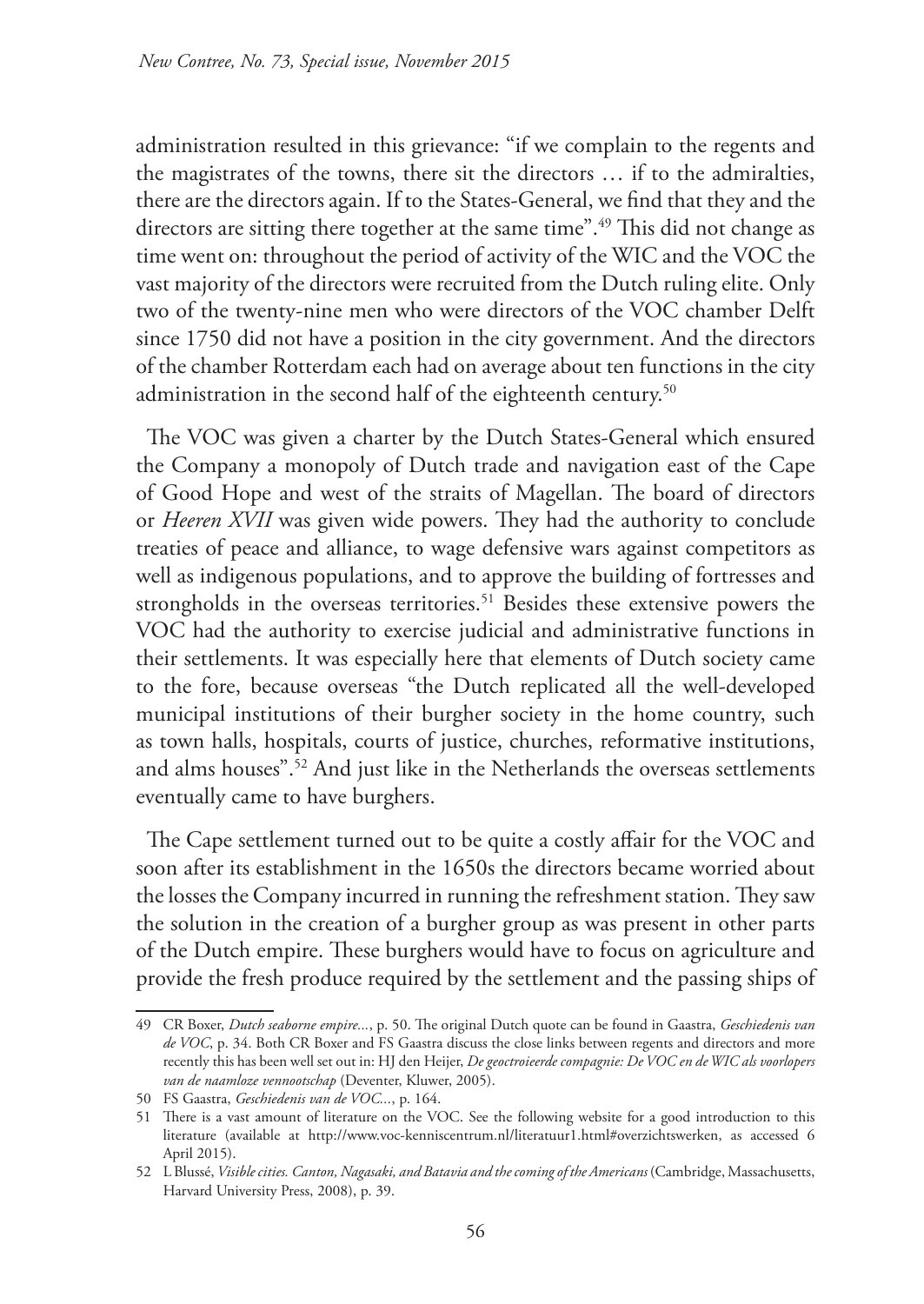the Company. It would be cheaper for the VOC to have burghers who were financially independent than having to pay for the labour of VOC employees and the keeping of slaves. The Company could also reduce the military expense, because the burghers were expected to contribute to the defence of the settlement and were organised in burgher militia. Of course there were expenses incurred in settling and governing the burghers, but these could be offset against the various taxes which could be collected from them. And so from 1657 onwards the VOC administration started to release Company servants from their contracts and settle them as free burghers. From early on the burghers did not limit themselves to the agricultural sector. A number of them settled in Cape Town proper and made a living by performing some sort of skill, enterprise or service, and a large number provided lodging and catering for seamen.

It was almost immediately after the creation of the burgher group that a conflict between a group of farmers and Commander Jan van Riebeeck occurred (1658). The farmers were not informed of the price they would be paid for their wheat and feared it would be too low. At the same time they complained that they were forbidden to trade cattle with the Khoe. And even though they played a major role in the defence of the settlement against the indigenous population, according to them they were treated as Company slaves. Van Riebeeck responded that the burghers were not slaves, but they were subjects of the VOC and they should not try to go against their lawful authorities.53 What Van Riebeeck understood was that the burgher group was created for the benefit of the Company and not to "provide an island of liberty for some of its employees".<sup>54</sup>

But what Van Riebeeck and his successors perhaps underestimated was that the Cape burghers over time developed a robust self-conscious identity. They worked the soil on farms and built up enterprises, while their sons and daughters followed in their footsteps. Burgher families came to span several generations. The burghers put down roots and in time their sense of belonging in this Dutch Africa became stronger.

In the process the burghers created their own view on how and why their group was created, and this interpretation was in contrast with what was described above. This story was most clearly told by the author of *Nederlandsch Afrika*. 55

<sup>53</sup> H Giliomee, *The Afrikaners. Biography of a people* (Cape Town, Tafelberg, 2003), pp. 1-2.

<sup>54</sup> H Giliomee, *The Afrikaners...*, p. 6.

<sup>55</sup> Anon., *Nederlandsch Afrika*, pp. 7-24.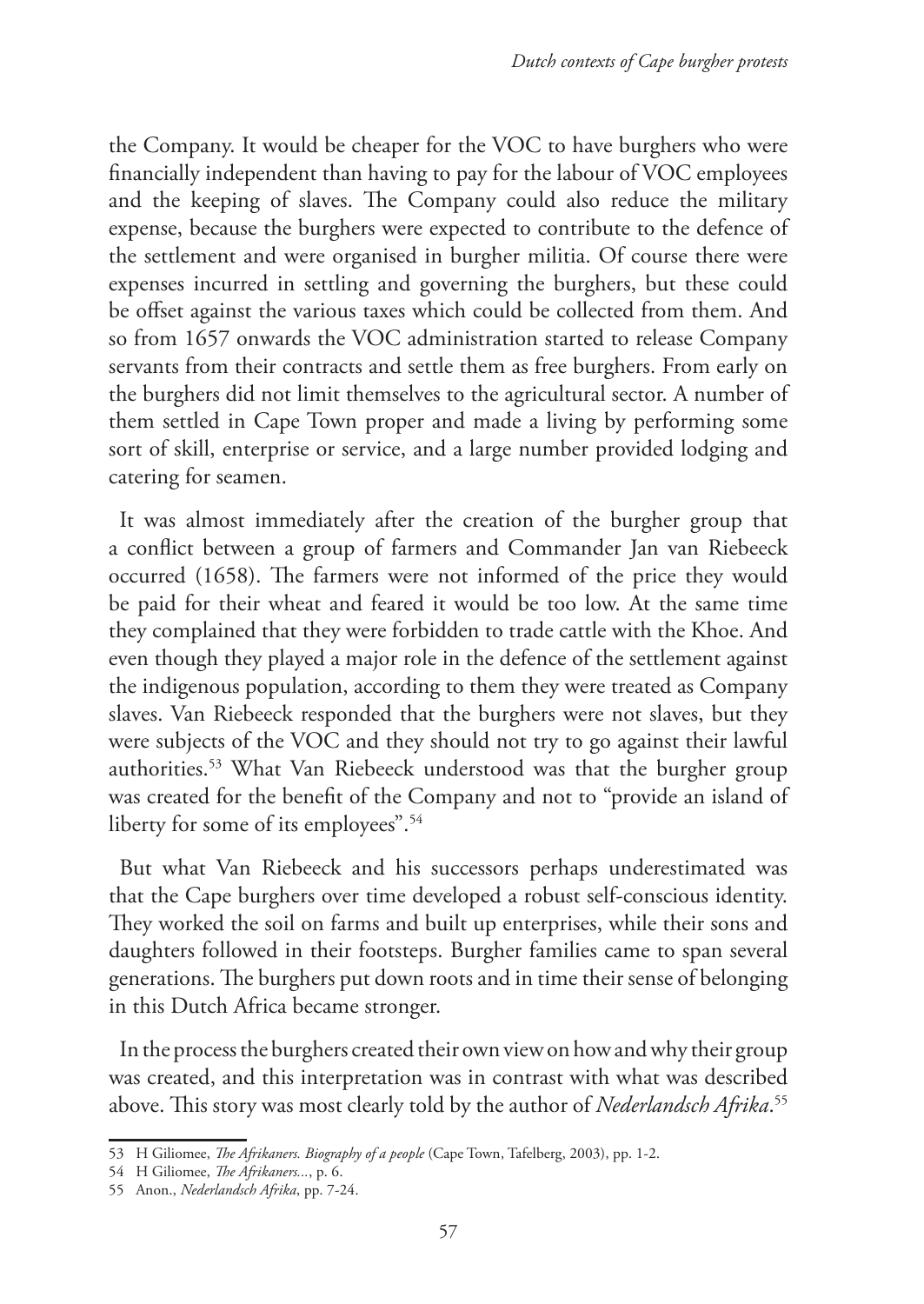He wrote that the first Cape settlers were given "the assurance they would enjoy the same advantages of freedom as they enjoyed in the Commonwealth" of the United Netherlands.56 The interests of the settlers and the Company were inseparable and the Company was after all dependent on the burghers for its success. In the beginning, under Commander Van Riebeeck, the rights and status of the burghers were recognised and legally secured: "the short period in which justice and equity ruled at the Cape, during the rule of Van Riebeeck, can be called the golden age of the Settlement".57 In the view of the anonymous author the successors of Van Riebeeck chipped away at the original social contract. The Council of Policy, the main administrative body, consisted only of VOC officials and burghers did not have a say here. The various other governing bodies were dominated and chaired by VOC employees. Justice could not be properly obtained, because the burghers were not judged by their peers, but by the Company. The Governor allowed his officials to act arbitrarily and in direct economic competition with burghers. By the 1780s the burghers in their view had been subject to a long period of injustice and cruelty. Instead of being free and independent, as they were originally promised, they were now nothing more than slaves according to the author of *Nederlandsch Afrika*. 58 It was this kind of thinking which contributed to the outbreak of the troubles in 1779.

It is possible that the conflict could have intensified under the influence of the ideas of Enlightenment, which were prevalent in Europe in the eighteenth century and which were another manner in which the Cape and the Netherlands connected. There was a push for more burgher rights and freedom, which contributed to the American and French Revolutions. Residents of the Cape must have been familiar with these ideas, because there was a regular coming and going of people between the Cape and Europe. In *Nederlandsch Afrika* the author wrote that the American settlers provided a memorable example and taught the British that it was ill-advised to oppress their subjects and to no longer regard the settlers as brothers.<sup>59</sup> And in May 1778 a pamphlet entitled "The power and the liberties of a civil society defended by the foremost legal minds, submitted to the judgement of the Cape burgher" was dropped in

<sup>56</sup> Anon., *Nederlandsch Afrika...*, p. 115.

<sup>57</sup> Anon., *Nederlandsch Afrika...*, pp. 22-23.

<sup>58</sup> Anon., *Nederlandsch Afrika...*, pp. 23-58.

<sup>59</sup> Anon., *Nederlandsch Afrika...*, p. 3.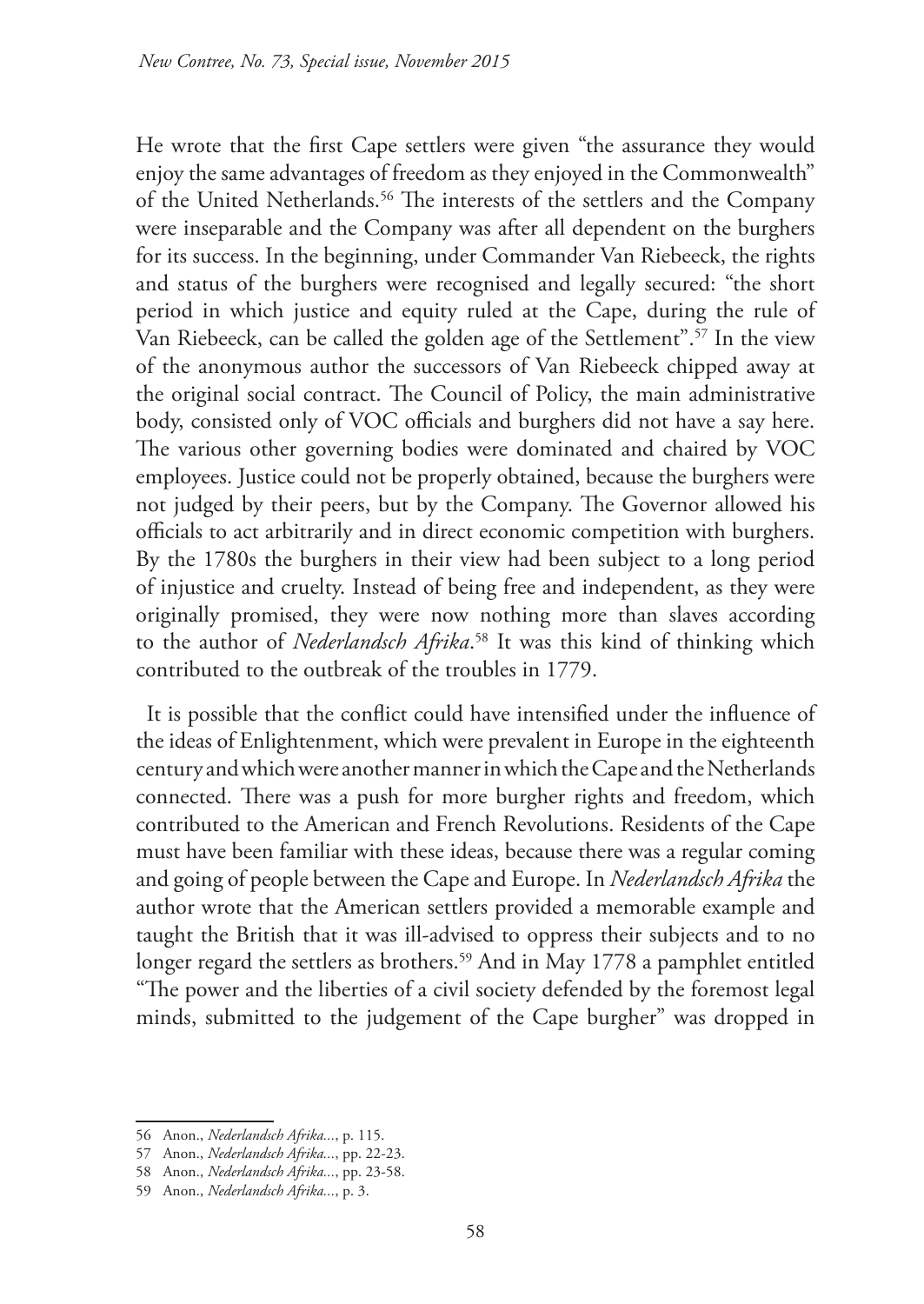front of the houses of several burghers.<sup>60</sup> It was directly copied from a Dutch pamphlet and argued that it was the foremost duty of every member of society to improve the welfare of himself and his fellow residents to the best of his ability. The task of looking after and improving the general welfare of the population and to uphold the natural rights of the people was delegated to the government. But this did not mean that the people could sit back and disregard their responsibilities. They would have to make sure at all times that the government executed its tasks properly. If that was not the case, then the people had the right and duty to stand up and protest. This all was a direct reference to the theories of the Social Contract developed by John Locke, one of the major Enlightenment philosophers. His work was quoted abundantly in the document.

But at the end of the day it all came down to an irreconcilable difference in interpretation of burgher status and rights between the VOC and the burghers. As far as the VOC was concerned the Cape was never meant to be an exact copy of towns in the Dutch Republic. In his response to the burgher complaints Independent Fiscal Willem Cornelis Boers worded it as follows: "one makes a big mistake if one wants to compare the residents of a settlement like this with the privileged burghers of our great cities in the Republic".<sup>61</sup> One could of course argue that the Company directors could have prevented a lot of problems between them and the burghers if they had decided to call them something different. By naming them *burgers* as the free residents of Dutch cities were called and affording them to a large extent the same rights, they created an expectation of freedom and equal standing among the burgher population even though that was one thing that the Company had no intention of fulfilling. The Cape burghers could argue as much as they wanted that they were equal subjects of the United Netherlands, but the reality of the situation was that they were not free burghers like their Dutch counterparts, but Company burghers. They were there to promote the goals of the VOC and were under complete control of the Company administration. They did not govern themselves, but were governed by employees of the Company. The opposing views between burghers and VOC were the cause of regular strain in the relations between them throughout the period of VOC dominance of the Cape.

<sup>60</sup> Staten Generaal van de Verenigde Nederlanden, *Missive van bewindhebberen der Oost-Indische Compagnie, met copie van alle de stukken, brieven, resolution, &c. relatief tot het werk van de Caab*, 4 vols, 's-Gravenhage, 1785 (Short reference: *Kaapsche Geschillen*), *Kaapsche Geschillen,* I, pp. 13-27.

<sup>61</sup> WC Boers, *Verantwoording gedaan maken...,* p. 43.